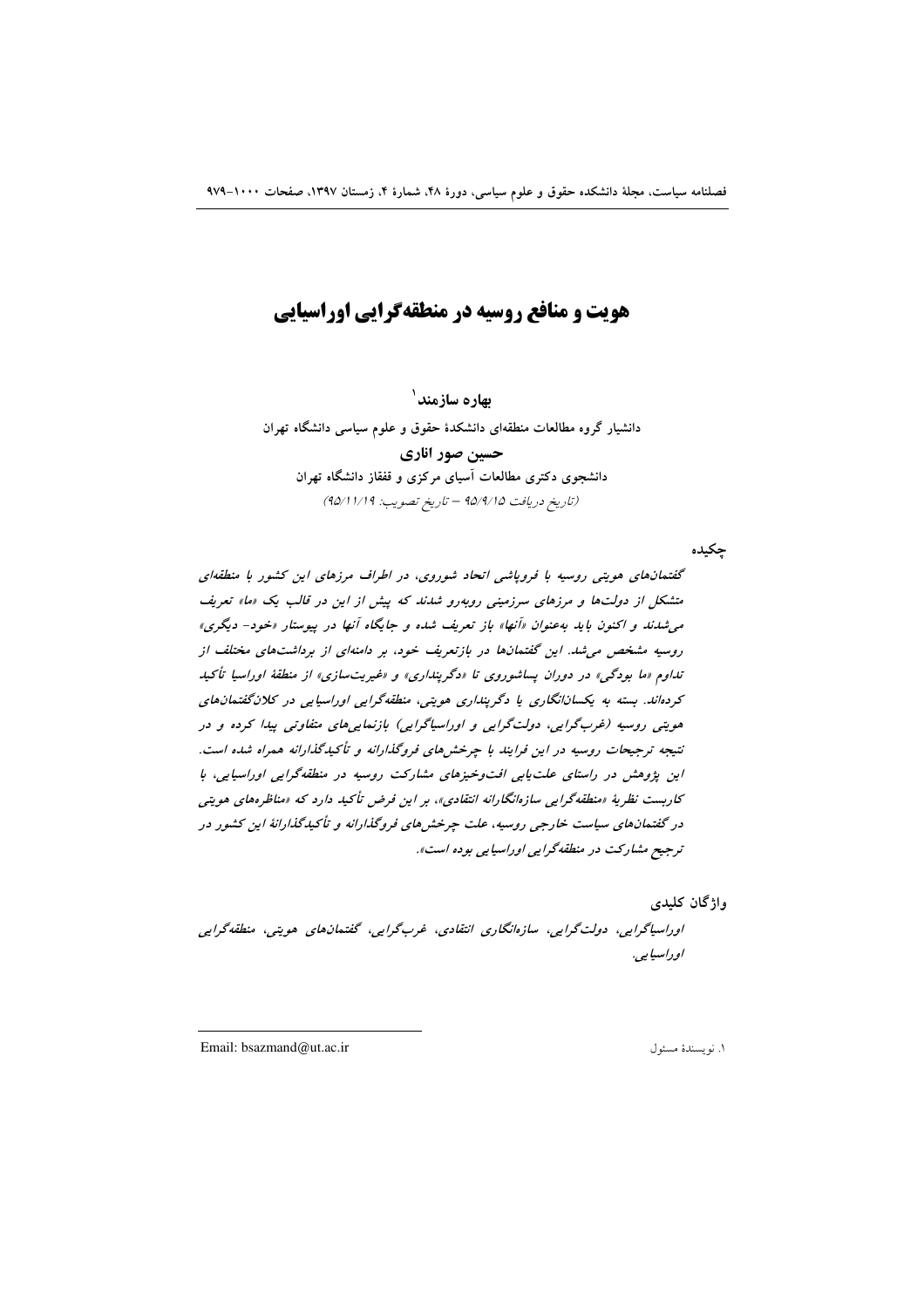#### مقدمه

بسیاری از پژوهشگران، دشواری صحبت از «هویت روسی» را تأیید کردهاند. هنری نورمن ٰ نمایندهٔ وقت پارلمان بریتانیا در پژوهشی (۱۹۰۲) در این خصوص به این نتیجه رسید که: «پاسخ به اینکه روسیه چه چیزی نیست، بسیار آسانتر از پاسخ به این پرسش است که روسیه چیست؟» (Moulioukova, 2011: 6). بیلینگتون<sup>۲</sup> معتقد است که هیچ ملت<sub>ی</sub> به اندازهٔ روس۵ها برای جست وجوى هويت ملى خود انرژى فكرى صرف نكرده است (Billington, 2004: 12). هیکانین<sup>۳</sup>نیز در پژوهشی دریافت که منازعه بر سر هویت روسی در سراسر تاریخ روسیه جريان داشته است (34:Hiekonen, 2007). اين منازعه با فروپاشي اتحاد شوروي بار ديگر از سر گرفته شد. گفتمانهای خرد و کلان هویتی در روسیه که قرنها بر سر حداقل سه «مابودگی» غربی، اسلاوی و اوراسیایی به مناظره پرداختهاند، این بار نیز در مورد نقش و جایگاه داخلی، منطقهای و جهانی روسیه و تعلق تمدنی آن به هماوردی هویتی پرداختند. تضاد و تباین اندیشههای ارائهشده از سوی گفتمانهای مختلف هویتی بهحدی بوده است که بسیاری از تحلیل گران معتقدند، روسیه در دوران پساشوروی گرفتار بحران هویتی شده است و سرگردانی هويتي أن همچنان ادامه دارد (77-76 :Stent, 2008: 1091; Zevelev, 2009). نتيجة اين بحران، بازنمایی های متفاوت از پدیدههای واحد در سیاست خارجی پساشوروی روسیه بوده است.

«منطقهگرایی اوراسیایی» نیز به عنوان پدیدهای واحد، گرفتار بازنمایی های متفاوتی در گفتمانهای هویتی روسیه شده است. هرچند، چگونگی ارتباط با غرب بیشترین سهم را در فرایند تاریخی ساخت متقابل هویت- سیاست خارجی روسیه به خود اختصاص داده است، با فروپاشی اتحاد شوروی و استقلال دولتهای منطقهٔ اوراسیا بهنظر میرسد، این منطقه اهمیتی همپای غرب در فرایند هویت یابی روسیه پیدا کرده است. در واقع گفتمانهای هویتی روسیه با فروپاشی اتحاد شوروی، میبایست مواضع خودشان را در مقابل منطقهای که پیش از این در قالب یک «ما» تعریف می شد، مشخص می کردند. هر کدام از این گفتمانها، در پیوستار «خود-دیگری» هویتی روسیه، منطقهٔ اوراسیا را در جایگاه متفاوتی از «مابودگی» تا «دگربودگی» در دوران پسا شوروی، قرار دادهاند. در نتیجه، منطقهگرایی اوراسیایی نیز بسته به یکسانانگاری یا دگرینداری هویتی، در کلان-گفتمانهای هویتی روسیه (غربگرایی، دولتگرایی و اوراسیاگرایی) بازنماییهای متفاوتی پیدا کرده و در اثر آن ترجیحات روسیه نیز در این فرایند با چرخشهای فروگذارانه و تأکیدگذارانه همراه شده است. این پژوهش در راستای علتLیابی

- 1. Henry Norman
- 2. Billington
- 3. Hiekonen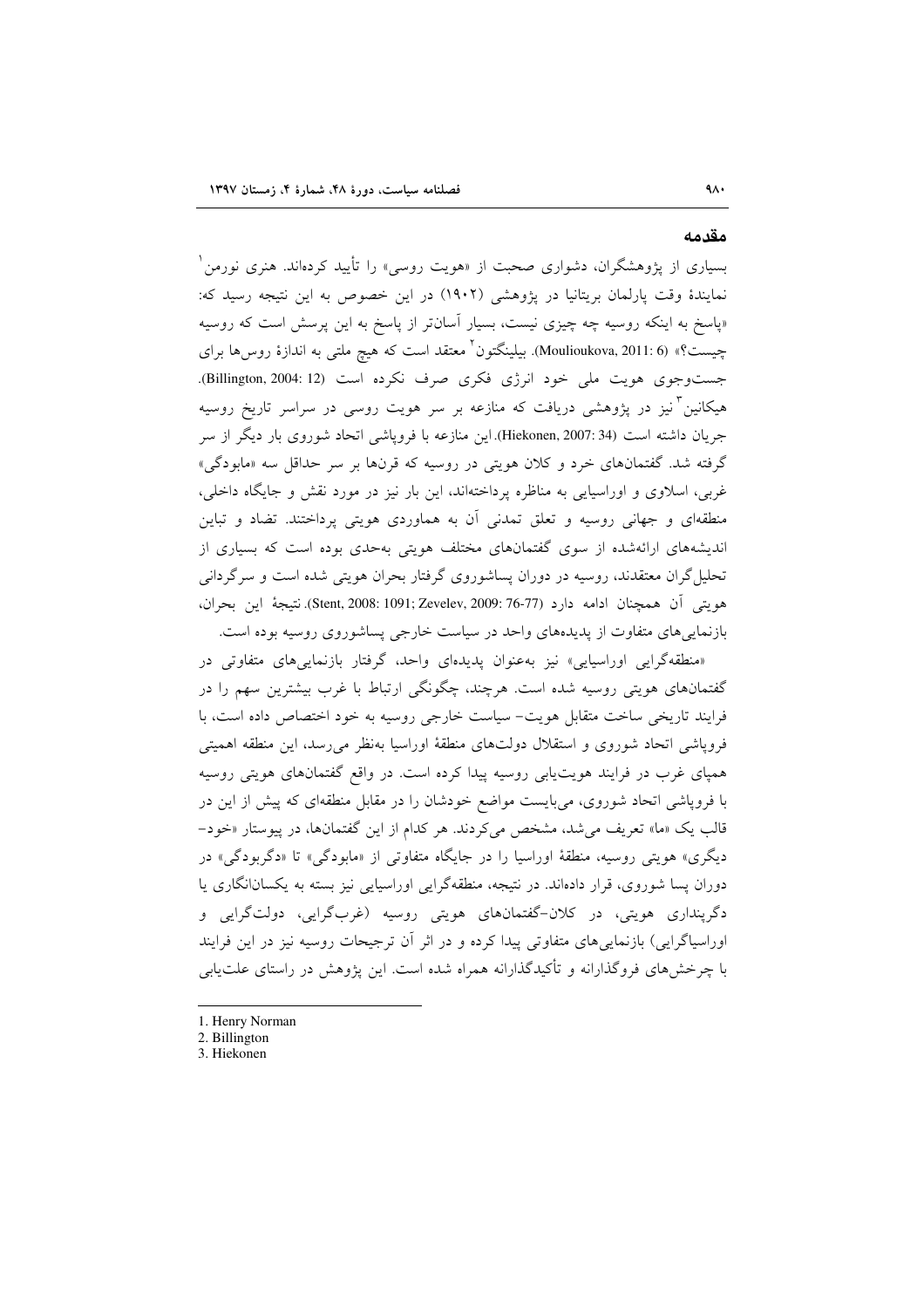افتوخیزهای مشارکت روسیه در منطقهگرایی اوراسیایی، با کاربست نظریهٔ «منطقهگرایی سازەانگارانهٔ انتقادی» بر این فرض تأکید دارد که «مناظرەهای هویتی در گفتمانهای سیاست خارجی روسیه علت چرخشهای فروگذارانه و تأکیدگذارانهٔ این کشور در ترجیح مشارکت در منطقهگرایی اوراسیایی بوده است». بهمنظور بررسی واقعیت موضوع، ابتدا به مرور فرایند ساخت یابی متقابل هویت و ترجیح دولتی از منظر رهیافت «منطقهگرایی سازهانگارانهٔ انتقادی» پرداخته خواهد شد. سپس چگونگی ساختیابی متقابل هویت و ترجیحات روسیه در منطقهگرایی اوراسیایی، با گشتاری بر عقاید و باورهای سه گفتمان هویتی غربگرایی، دولتگرایی و اوراسپاگرایی در سیاست خارجی این کشور، به بحث نهاده خواهد شد.

#### چارچوب نظری

سازهانگاران، دولتها را مهمترین کنشگران نظام بینالملل تلقی میکنند، اما بر این نظرند که کنش دولتها با یکدیگر بهطور مستمر برداشت از «خود» و «دیگری» را در میان آنها تولید و بازتولید می کنند. بنابراین هویت دولتها همیشه در فرایند «شدن» قرار دارد :Ruggie, 1998). (108 در رشتهٔ روابط بین الملل و مطالعات منطقهای، فرایند ساخت مستمر هویت جمعی -و نه هویت فردی- بررسی می شود. هویت جمعی یا بهسبب برخی اشتراکات درونی یا مرزبندی ميان «خود» و «ديگري» شكل مي گيرد و يا به هر دو دليل انجام مي پذيرد (Hund, 2001: 22). از نظر لپسیوس ْ، شکل گیری هویت جمعی به دو صورت انجام میگیرد، یا براساس تعریف هویت جمعی «خود» در مقابل «دیگری» یا براساس هنجارها و ارزشهای خاص گروه و نهاد که شکل(دهندهٔ رفتار اعضای آن نیز است (Lepsius, 1999: 91). بنابراین نکتهٔ مهم این است که هویت جمعی دولتها فقط در مقابل «دیگران» ساخته نمی شود. بلکه علاوهبر «دیگری»، «مای صریح»<sup>۲</sup> یا همان هنجارهای درون یک گروه یا در سطح وسیعتر، نهاد نیز به همان اندازه اهمیت دارد. برای نمونه اتحادیهٔ اروپا میتواند بهعنوان یک «مای صریح» دیده شود و «دیگری» در اینجا برای ایجاد هویت نقش زیادی ندارد، زیرا «دیگری» آشکار – کمونیسم- با پایان یافتن جنگ سرد از بین رفته است، اما این هویت همچنان وجود دارد (: Zhengyi, 2001

تد هاف<sup>۳</sup> در بیان تفاوت دو رهیافت سازمانگاری متعارف و انتقادی، امتیاز نوع اخیر را در اين ميداند كه در ساختيابي هويت، هم ساختاربخشي مبتني بر تضاد (وجود «ديگري») و هم ساختاربخشی مبتنی بر تشابه (وجود ارزشها و هنجارهای مشترک) را مدنظر قرار میدهد.

- 1. Lepsius
- 2. Explicit We
- 3. Ted Hopf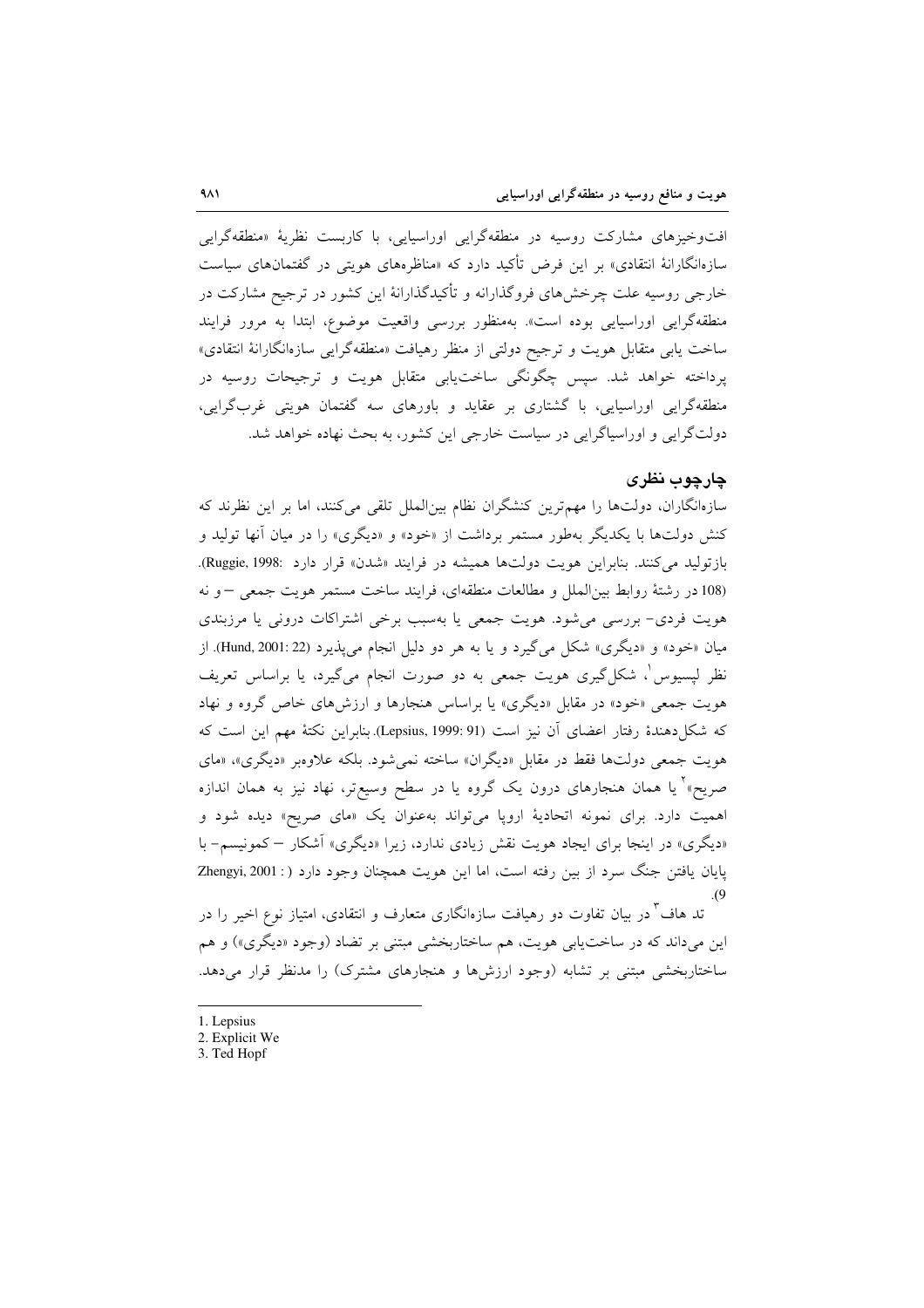وی معتقد است که سازهانگاری متعارف با باور به اینکه هر «خود»ی بدون «دیگری» ناکامل است و تفاوت با «دیگری» برای تولید هویت «خود» ضروری است، تنها «تفاوت» با «دیگری» را برجسته می کند. اما سازهانگاری انتقادی «تشابه» با «دیگری» را نیز در نظر می گیرد. درصورتي که «ديگري» همسنگ و پراين با «خود» بهنظر برسد، «خود» به همگون سازي پا «دیگری» می پردازد. اما اگر «دیگری» پست و درجهٔ دوم به نظر برسد، «خود» به سرکوب آن خواهد يرداخت (Hopf, 1998: 184). از اين منظر، «منطقهگرايي سازهانگارانهٔ انتقادي» حاصل همگون سازی «خود»های انفرادی دولتهای یک منطقه است که بهدلیل همسنگ پنداشتن یکدیگر، مرزآفرینی هویتی جمعی را «ترجیح» دادهاند.

ترجیح دولتی ً، مجموعهای از دانش و ارزشهایی است که خطـمشی دولت را نسبت به تعاملات و مسائل منطقهای مشخص میسازد. به بیان فین مور<sup>م</sup>، ترجیح دولت<sub>ی</sub> نوعی فهم بیناذهنی است که با تعریف ساختارها و روشهای معین، امکان فهم و تشخیص کنش متناسب، ارزشمند و ضروری را برای کنشگر فراهم میآورد (Finnemore, 1996: 15). سازمانگاری انتقادی در مقایسه با سازهانگاری متعارف، تبیین چندعلی از شکل گیری هویت و بهتبع آن ترجیح دولتی نسبت به منطقهگرایی ارائه میدهد. از این منظر، ترجیحات دولتی نسبت به منطقهگرایی هم از ویژگی جبرگرایانه برخوردار است و هم از ماهیت داوطلبانه، که به شکل بیرونی از طریق تعاملات منطقهای و به شکل درونی از میان مناظرات گفتمانهای هویتی، تولید و بازتولید می شوند. عوامل درونی و بیرونی که هویت و ترجیحات دولتی را نسبت به منطقهگرایی شکل می دهند، هم انگارهای و هم مادی هستند. تعامل مؤلفههای انگارهای و مادی در شکل(دهی به هویت و ترجیح دولتی در چارچوب «منطق تناسب یا زیبندگی»<sup>۲</sup> و «منطق پیامدها»<sup>۵</sup>قابل فهم است. ٌ در اینجا، این دو منطق نسبت به یکدیگر نقش رقابتی ندارند، بلکه از رابطة مكمل و ساختى متقابل برخوردارند (Yi, 2007:15).

۶. براساس دیدگاه خردگرایی، بهطور معمول اولین گام برای طراحی نهادی، حاکم بودن «منطق پیامدها»۶ است؛ بدین معنا که کنشگران زمانی دست به ایجاد نهادها می;زنند که تشکیل این نهادها برای آنها سودمند و دارای کارکرد مثبت باشد. اما سازهانگاران بر این نظرند که می توان از اصل «منطق تناسب» نیز استفاده کرد. براساس اصل منطق تناسب، کنشگران بهجای تأکید صرف بر هزینهها و منافع، بر آنچه به لحاظ هنجاری مناسب است، تأکید میکنند. بنابراین هنجارهای درونی شده را بخشي از هويت خود مي سازند و اين هويت ايجادكنندهٔ منافع جمعي اَنها مي شود (1024-1023 :Wendt, 2001).

<sup>1.</sup> Assimilation

<sup>2.</sup> State Preference

<sup>3.</sup> Finnemore

<sup>4.</sup> Logic of appropriateness

<sup>5.</sup> Logic of consequence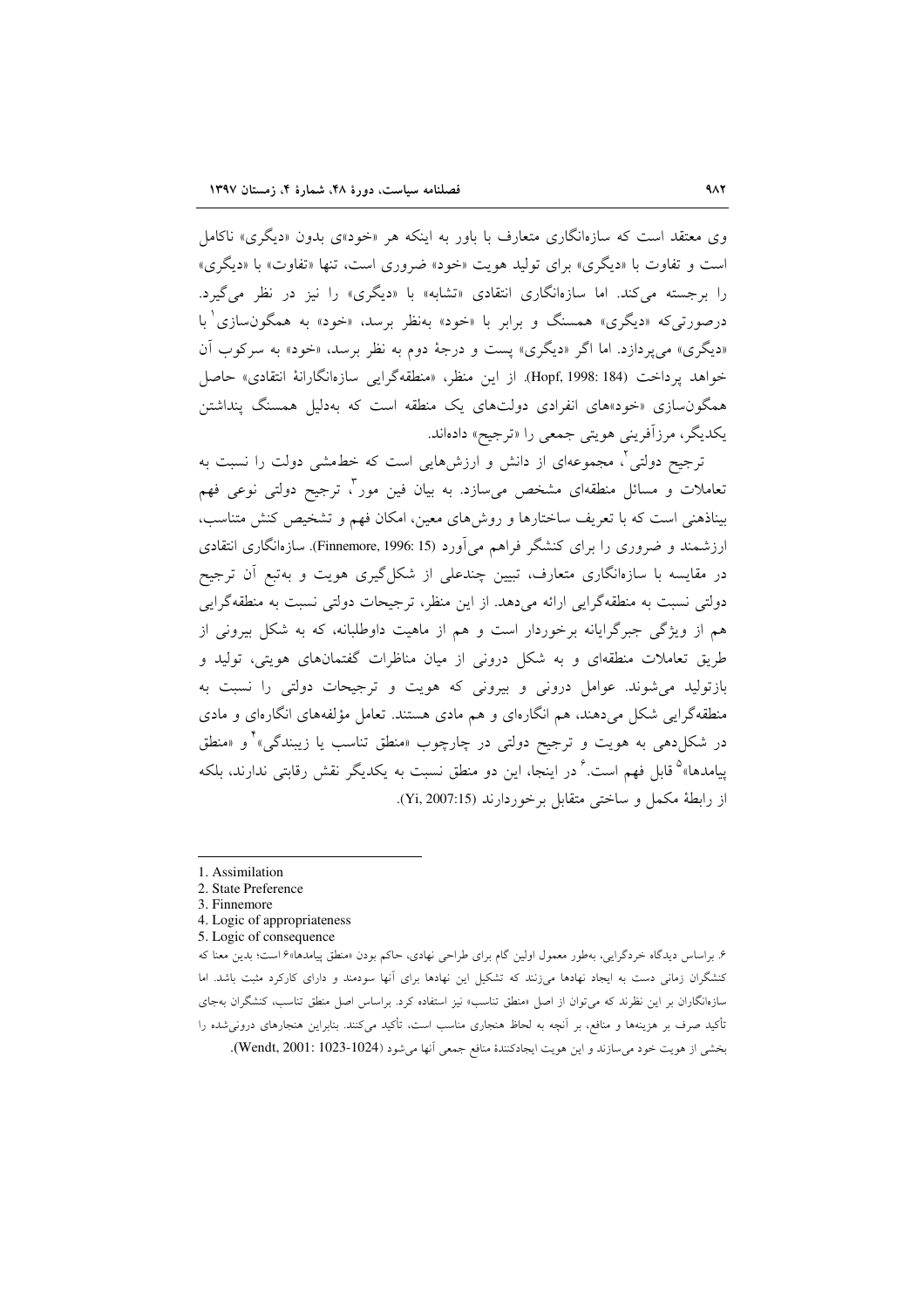سازهانگاری انتقادی همچنین برخلاف سازهانگاری متعارف، که اهمیت و نقش «قدرت» را در ساخت هویت نادیده میگیرد، بهدلیل نگاه گفتمانی به هویت، معتقد است که هویت امری مبتنی بر «قدرت» و سیاست هویتی، رقابت مستمر برای کنترل قدرت لازم بهمنظور تولید معانی در گروه اجتماعی است (Hopf, 1998: 185 ). آدلر ٰ از این قدرت به «قدرت نهادی» تعبیر میکند که از کارکردهایی چون دربرگیری، کنارگذاری و مشروعسازی برخوردار است. وی معتقد است که سازمانهای بینالمللی نیز با این مفهوم از قدرت مرتبطاند، زیرا این سازمانها می توانند با فراهم ساختن منابع مادی و نمادین، مکانی برای تشکیل هویت و منافع دولتها باشند (Adler, 1997: 336). بنابراین میتوان استدلال کرد که از منظر منطقهگرایی سازهانگارانهٔ انتقادی، بازیگران قدرتمند یک منطقه تلاش میکنند تا از طریق فرایند منطقهگرایی، مدیریت تولید معانی جمعی منطقهای را در راستای هویت و منافع خود در دست بگیرند. در این مسیر، أنها ممكن است ابتكار ايجاد منطقهگرايي جديد يا انحلال منطقهگرايي موجود را ترجيح دهند و به دیگر دولتهای منطقه تحمیل کنند.

تصویر زیر فرایند شکل گیری ترجیح دولتی را به شکل مقایسهای از دیدگاه دو رویکرد سازهانگاری متعارف و انتقادی نشان میدهد. نگاه سازهانگاری ونتی با توجه به اهمیتش به شکل مجزا ترسیم شده است. مطابق با تصویر، سازهانگاری انتقادی در جبران غفلت دیگر رهیافتهای سازهانگارانه، به ساخت متقابل هویت و ترجیح دولتی توجه دارد. از این نگاه، بازخوردهای مثبت و منفی ترجیح دولتی در هر سه سطح داخلی، منطقهای و بین المللی، به شکل مستمر و ناتمام «خود»، «دیگری»، «منطقهبودگی»، «مابودگی» و نیز رویههای دربرگیری/ محرومسازی منطقهای را بازتعریف کرده و دوباره به شکل ترجیح جدید از برایند مناظرات گفتمانهای هویتی داخلی بازتولید می شود (143-141 :2007 (Bozdağlıoğlu, 2007).

1. Adler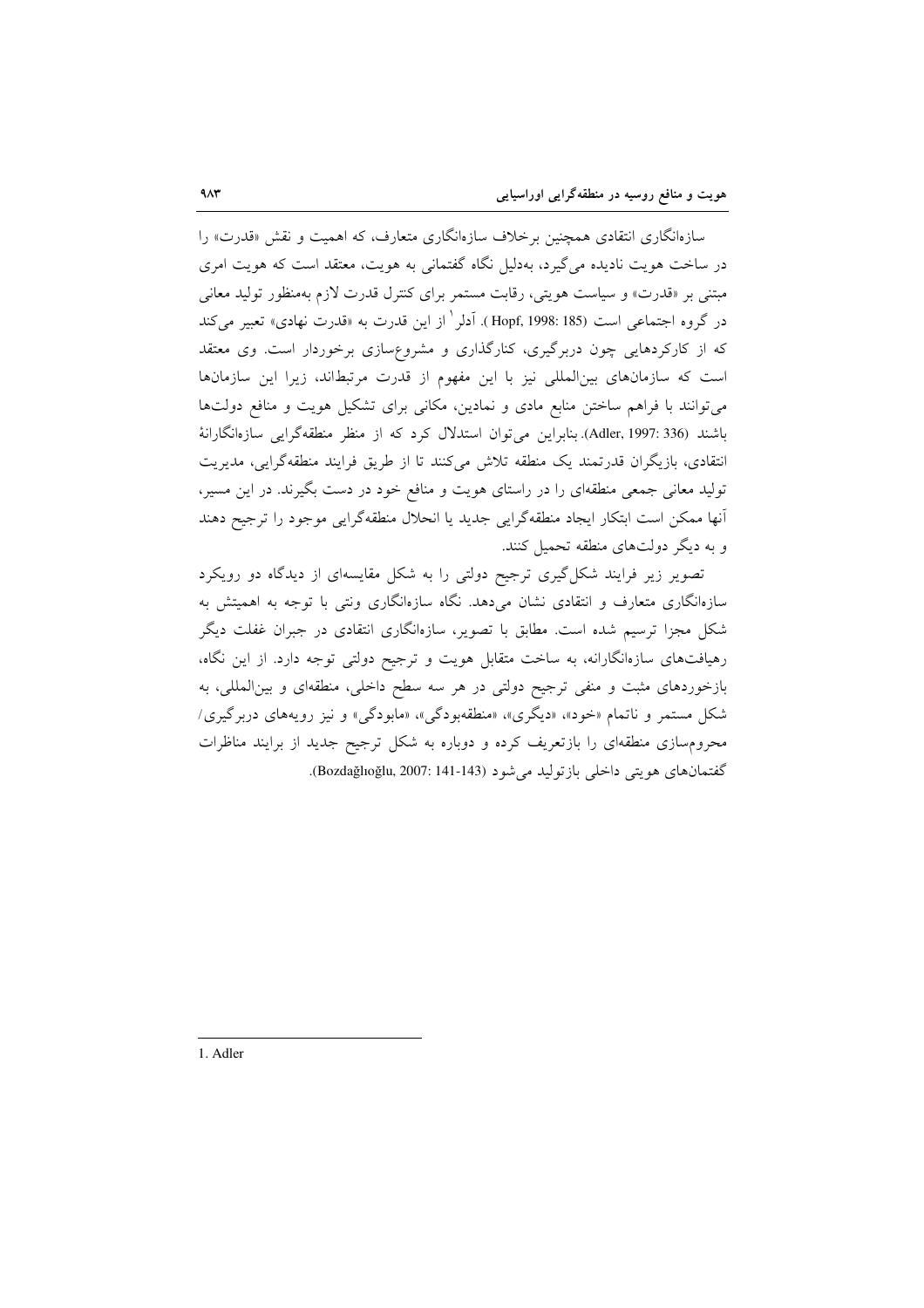

## ترجیحات گفتمانهای هویتی روسیه در منطقهگرایی اوراسیایی

تغییر آگاهانه و عامدانهٔ هویت، از جمله راههایی است که ونت برای تحول هویت، شناسایی می کند. در مرحلهٔ نخست این فرایند تحول ساز، مسئلهٔ فروپاشی اجماع در مورد تعهدات هویتی پیش میآید، که عواملی چون هزینههای تعهدات پیشین در آن دخیلاند (مشیرزاده، ۱۳۸۳: ١٨٢). از اين منظر، فروپاشي اتحاد شوروى را بايد پاياني دانست بر انسجام لرزان توافق ایدئولوژیک گفتمانهای تاریخی هویت روسی که بهشکل موقتی بر سر تعریف دوگانهٔ خود– دیگری از دریچهٔ جهانبینی مارکسیستی- لنینیستی اجماع حاصل کرده بودند. پیش از آن، «تفکر نوین»<sup>۱</sup> میخائیل گورباچف، عامل درون<sub>ی</sub> زمینهسازی بود که سلطهٔ ایدئولوژی بر گفتمانهای هویتی و اجماع میان آنها را تضعیف کرده بود. فروپاشی اتحاد شوروی همچنین تغییر ساختار نظام بینالملل را در پی داشت. با این تغییر، روسیه جایگاه ابرقدرتی دوران شوروی را از دست داد؛ بنابراین حتی در صورت خواست و اراده، دیگر توانایی ایفای

<sup>1.</sup> New Thinking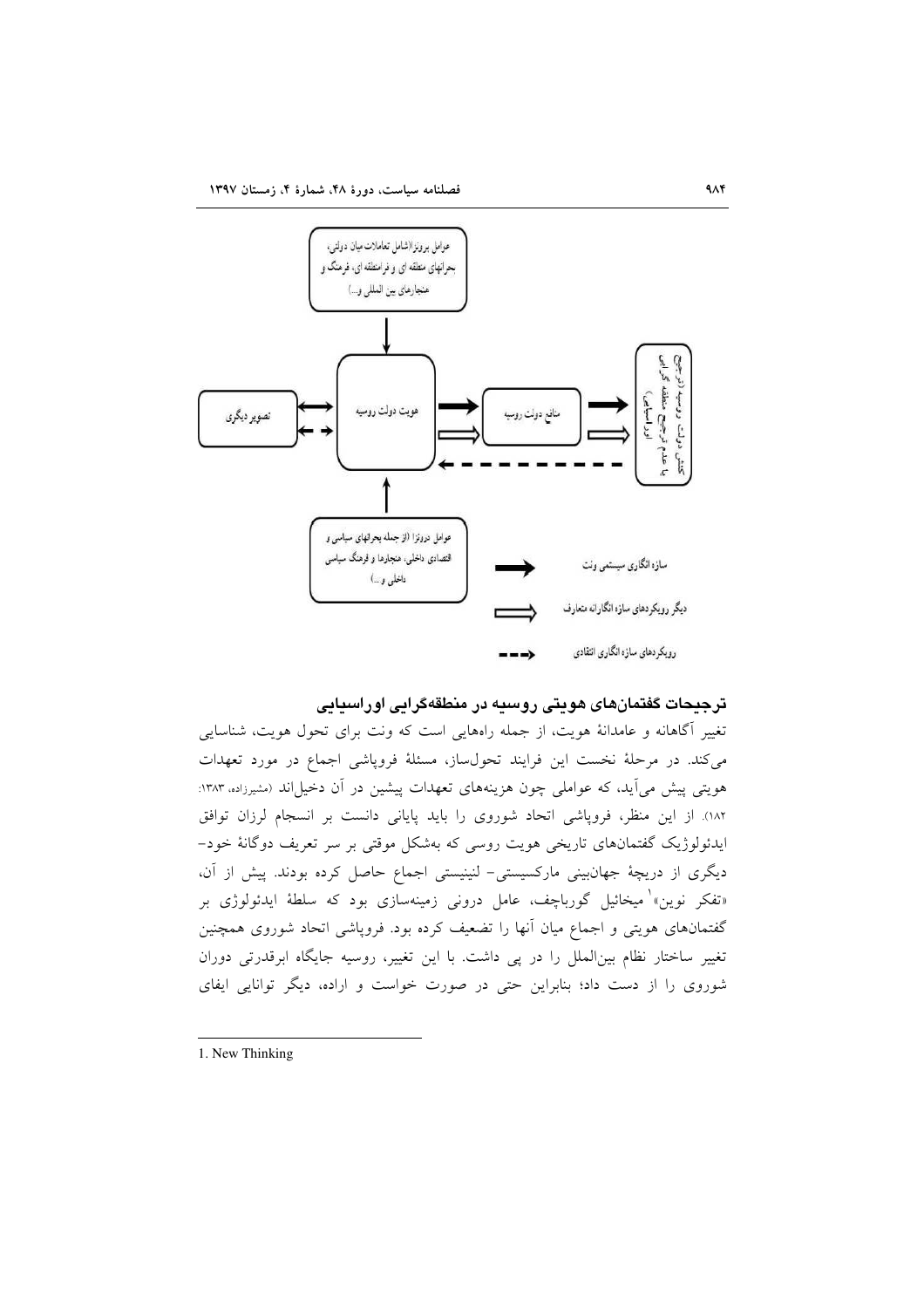نقشرهای پیشین (رهبر بلوک شرق، سردمدار جهان سوسیالیسم، رهبر مبارزه با امیریالیسم و … ) را نداشت. به بیان ونت، هزینههای سنگین بقا بر تعهدات هویت پیشین، اجماع بر سر استمرار نقشها را غیرممکن ساخته بود.

با فروپاشی اجماع بر سر هویت پیشین، مرحلهٔ دوم تحول هویتی آغاز میشود. در این مرحله برداشتهای قدیمی در مورد «خود» و «دیگری» و در یی آن ساختارهای موجود زیر سؤال می روند و «خود»های ممکن جدید، تشخیص داده می شوند (مشیرزاده، ۱۳۸۳: ۱۸۲). در اینجا سازهانگاری ونتی بهدلیل بی توجهی به عوامل داخلی ساخت یابی هویت، نمی تواند چارچوبی را که در آن برداشتها و ساختارهای پیشین زیر سؤال رفته و انواع جدید آنها جایگزین می شود، ترسیم کند. در عوض، سازهانگاری انتقادی بهدلیل ویژگیهای پیشگفته، «مناظره میان گفتمانهای هویتی» را بهعنوان چارچوب جدلی ریزشها و رویشهای هویتی، مشخص می سازد (Alexandrov, 2003: 8). این مناظره در مورد روسیه پس از فرویاشی شوروی، به تأیید بسیاری از پژوهشگران حداقل میان سه کلانگفتمان هویتی غربگرایی، دولتگرایی و اوراسیاگرایی در گرفته و چارچوب ساخت یابی متقابل هویت و منافع روسیه در منطقهگرایی (وراسيايي را فراهم أورد :March, 2011: 190; Moldashev & Aslam, 2015) ( Hopf, 2005: 225 ; March, 2011 .(12: Light, 2004: 43)

#### ١. گفتمان هويتي غربگرايي

از میان گفتمانهای درگیر در مناظرهٔ هویتی پساشوروی روسیه، زمینه برای برتری و حاکمیت هيچ گفتماني به اندازهٔ «گفتمان هويتي غربگرايي» فراهم نبود. حقيقت اين است كه تفكر نوین گورباچف، زمینهٔ بازخیزی و قدرت $\downarrow$ یی این گفتمان را فراهم آورده بود. سلیزنیوا ٰ دیگر عوامل درونی مادی و انگارهای را این گونه مورد اشاره قرار میدهد: «از جمله اقتصاد روسیه نیاز زیادی به گشایش روابط با غرب داشت. اکثریت جامعهٔ روسیه بعد از فروپاشی شوروی، از ایدئولوژی مخالف کمونیسم استقبال میکردند. عامل دیگر، گرایش مسلط «فرهنگ افراطها»<sup>۲</sup> در سراسر تاریخ سیاسی روسیه است، که با فروپاشی شوروی به گفتمان مخالف آن اجازهٔ برتری و حاکمیت داد (Selezneva, 2003: 14). در کنار عوامل داخلی باید از پایان جنگ سرد و تغییر ساختار نظام بین الملل بهعنوان مهمترین عامل بیرونی نام برد که قدرت هماوردی روسیه را در عرصهٔ بین|لمللی بهشدت تضعیف کرده و آن را از یک ابرقدرت در سال ۱۹۸۹ به دولت چشم|نتظار کمکهای غرب در سال ۱۹۹۱ تبدیل کرده بود.

- 1. Selezneva
- 2. culture of extremes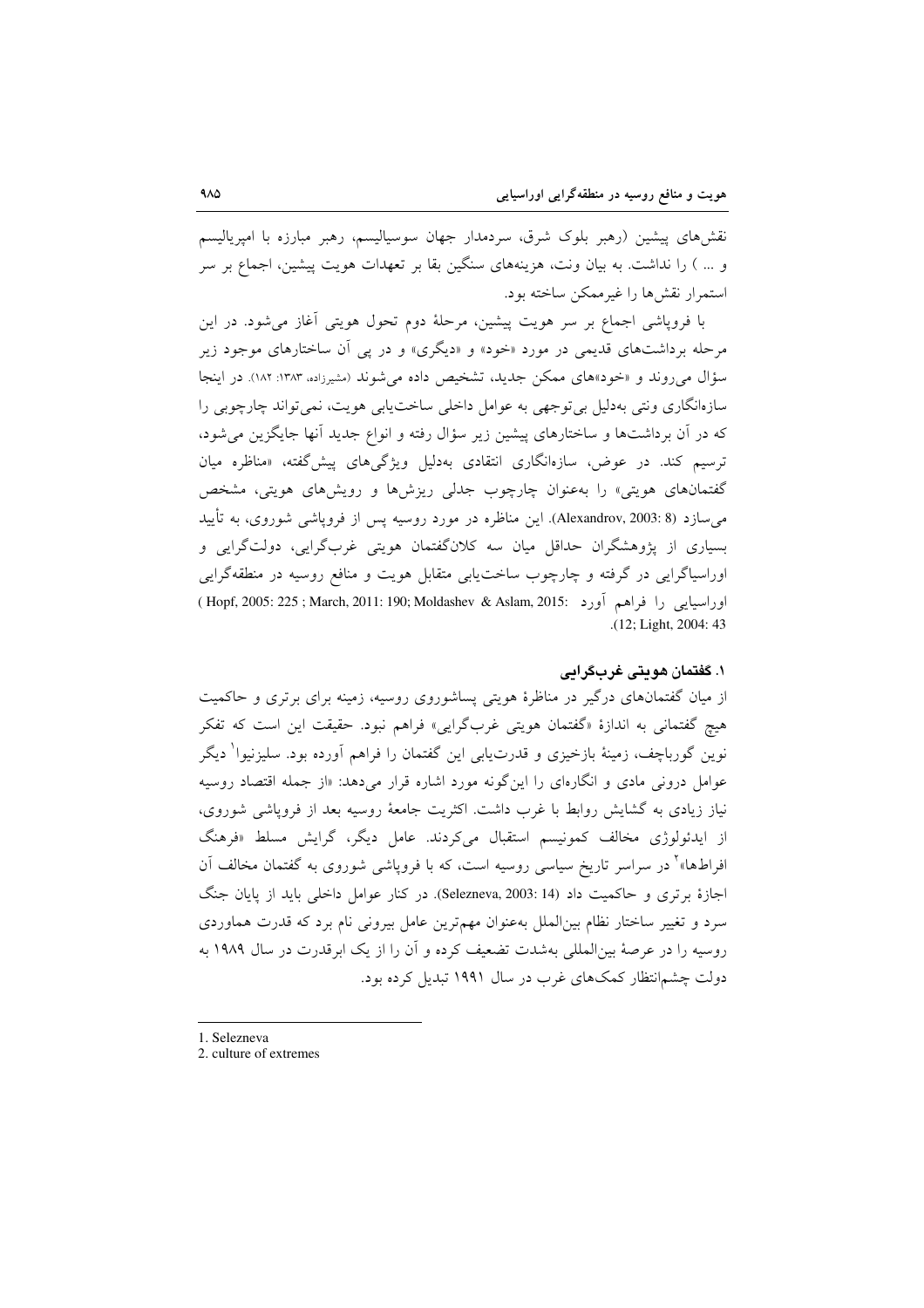در چنین شرایطی، غربگرایان بهمحض دستیابی به قدرت، تلاش کردند تا متأثر از عوامل درونی و پیرونی مورد اشاره، فرایند «نقش پذیری خود و قالب بندی دیگری» را در دوران یساشوروی، از نو باز تعریف کرده و «خود»های ممکن جدید را شناسایی کنند. هکمان ٰ، از نگاه سازهانگارانهٔ انتقادی تأکید دارد که در تشخیص «خود»ها و «دگر»های ممکن جدید، «ديگرى» ممكن است حتى گذشتهٔ «خود» باشد (Hekman, 2000: 295). تد هاف، تأييد مى كند که گفتمان هويتي غربگرايي در شناسايي «ديگري» جديد، همين گونه عمل کرده است. بدين معنا که برای غربگرایان، «گذشتهٔ شورویایی» روسیه، «دگرتاریخی» محسوب می شد که باید «خود امروزي» در مخالفت و ضديت با أن تعريف مي شد (Hopf, 2007: 1). با غيريتسازي از شوروی، رسالتگرایی و موعودگرایی هویتی آن نیز بهعنوان ساختار سامانده سیاست خارجی روسیه انکار شد. کوزیرف'، وزیر امور خارجه روسیه بهدفعات پادآوری می کرد که « حرکت روسیه برای قدرت بزرگ بودن متوقف نخواهد شد، اما این کشور قدرت بزرگ عادی <sup>۳</sup>خواهد بود تا منافعش برای کشورهای دموکراتیک قابل فهم باشد» (Moldashev & Aslam, 2015: 13).

در واقع گفتمان هویتی غربگرا، با انکار رسالتگرایی در سیاست خارجی خود در پی شکل دهی به مرحلهٔ سوم از مراحل تحول هویتی موردنظر ونت بود؛ یعنی تلاش میکرد تا رویههای جدید ایجاد کرده و «خود» را بهعنوان هویت غیرتهاجمی قالببندی کند. در این میان، عقب:شینی استراتژیک روسیه از منطقهٔ اوراسیا از جمله راهکارهایی بود، که برای بازنمایی غیرتهاجمی و غیررسالتگرایانهٔ هویت غربگرا استفاده می شد. از منطقهگرایی اوراسیایی به عنوان «باری پرهزینه بر دوش اقتصاد روسیه» نام برده می شد، که مشارکت در آن می تواند روند نوسازی روسیه را کند سازد. با این منطق، ایگور گایدار <sup>۴</sup> و آندریو کوزیرف، از سیاست عقب:شینی استراتژیک و تفکر «هیچ امنیتی بدون غرب»<sup>۵</sup>در منطقهٔ اوراسیا سخن می گفتند (Tsygankov, 2003: 107). اعتقاد بر این بود که اگر قرار باشد روسیه نقش ویژهای را در منطقهٔ اوراسیا عهدهدار شود، این نقش باید سازوار با هویت غربگرایانه آن باشد، یعنی روسیه در این منطقه، وظیفه برقراری موازین و سازوکارهای لیبرال دموکراسی را عهدهدار شود، نه نقش ثباتسازی یا متحدسازی منطقهای ضدلیبرال. همچنین منافع روسیه در فضای یساشوروی باید براساس محاسبات اقتصاد بازاری انجام گیرد، نه براساس خویشاوندی قومگرايانه يا رقابتهاي دوران جنگ سرد با ايالات متحده (Hopf, 2007: 6).

5. No Security Without the West

<sup>1.</sup> Hekman

<sup>2.</sup> Kozyrev

<sup>3.</sup> Normal Great Power

<sup>4.</sup> Yegor Gaidar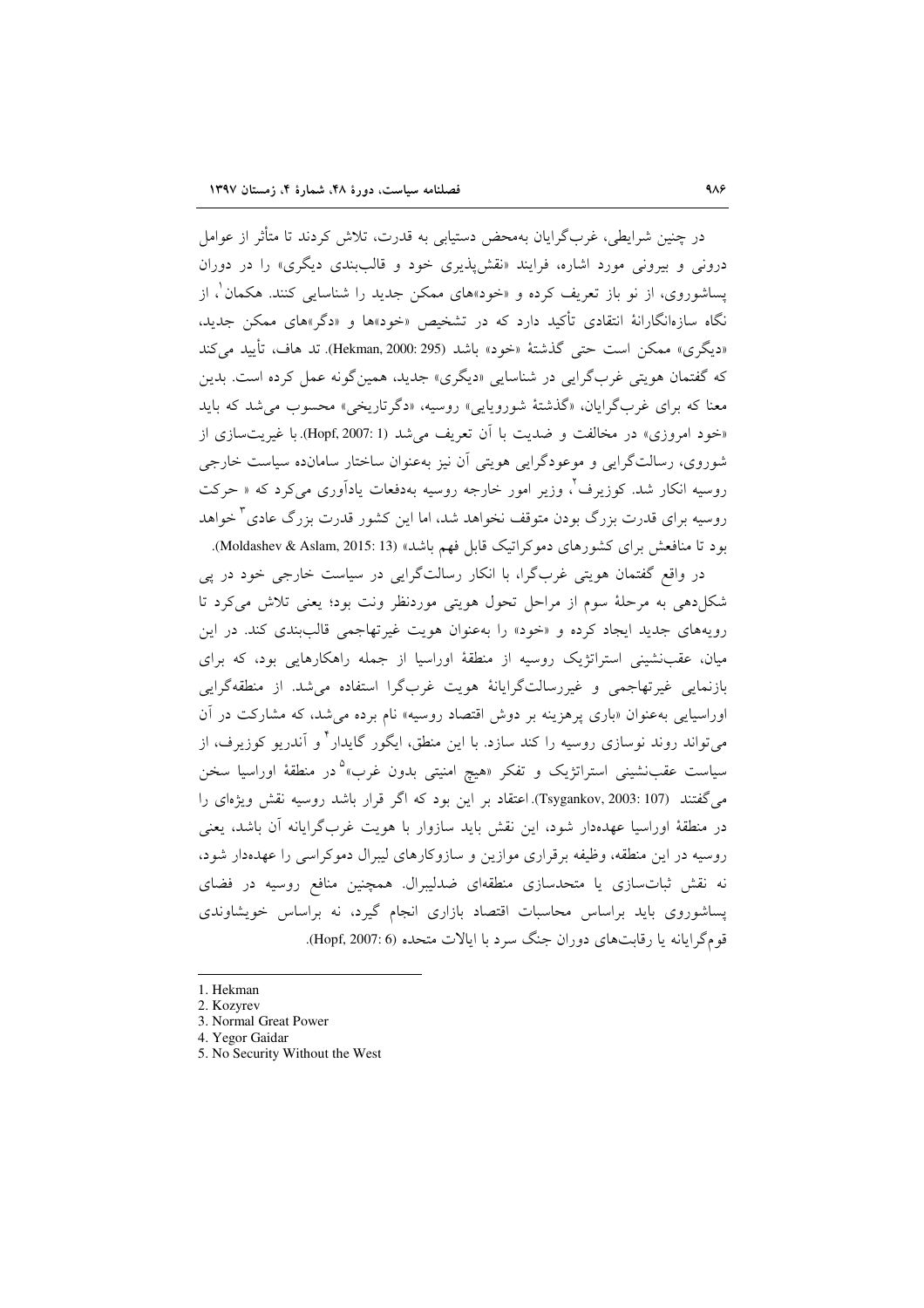در کنار عوامل اندیشهای و انگارهای، عامل مادی ضعف اقتصادی روسیه از جمله آثار منفی اجرای اصلاحات اقتصادی موسوم به «شوکدرمانی»<sup>۱</sup>نیز در ترجیح ندادن منطقهگرایی اوراسیایی از سوی غربگرایان نقش مهمی داشت. در نتیجه با اینکه بیشتر تلاشها و طرحهای اولیهٔ همگرایانهٔ اوراسیایی، منسوب و معطوف به ابتکارهای روسیه بودند، اما بهطرز متناقضی می توان تا نیمهٔ دههٔ ۱۹۹۰ خود روسیه را از مسببان اصلی ناکامی منطقهگرایی اوراسيايي بهشمار أورد (Wisniewska, 2013: 7). براي نمونه، «منطقهٔ روبل» ٰ از جمله تلاش هاي ناکام منطقهگرایی پسا شوروی به حساب می آید که در اثر نبود حمایت جدی روسیه در جولای ۱۹۹۳ فروپاشید. کنستانتین کاگالوسکی <sup>۳</sup>نمایندهٔ وقت روسیه در صندوق بین|لملل<sub>ی</sub> یول، در تابستان ۱۹۹۳ با غیرعملی دانستن ادامهٔ مشارکت روسیه در منطقهٔ روبل، بر پایان هرچه سریع تر آن تا حد ممکن تأکید کرد. وی تصریح کرد که «روسیه علاقهمند نیست تا اصلاحات خود را بهخاطر حمايت از كشورهاى منطقه قربانى كند» (Boughton, 2012: 353-60).

پیش از این گفته شد که در نگاه سازهانگارانهٔ انتقادی، احساس تعلق به «مای صریح» یا همان ارزشها و هنجارهای مشترک، از راههای ساخت هویت جمعی در میان گروهی از دولتهاست. اعتقاد غربگرایان بر این بود که آنها متعلق به «مای صریح» تمدن و هویت غربی هستند، از همین زاویه نیز به غیریتسازی منطقهگرایی اوراسیایی میپرداختند. مطابق نگاه ونتی، این تحول تعمدی در هویت روسی، بهمنظور نهادینه شدن لازم بود که از طرف «دیگری» پیشین (غرب) که اکنون جزو «مای صریح» تلقی می شد، پاداشی دریافت میکرد. در طرحوارهٔ یکسویه سازهانگاری متعارف ونتی از روند تشکیل هویت دولتی (هنجارها← هویت جمعي← منافع و سياستهاى دولت) (Young Chul, 2009: 81)، عكس قضيه (نتيجة تحول تعمدی هویت در صورت عدم دریافت پاداش) در نظر گرفته نمیشود. اما از منظر سازهانگاری انتقادی که به رابطهٔ این متغیرها نگاه دوسویهای دارد، میتوان از نقش بازخوردهای عملیاتی شدن هویت نوین در مشروعیتبخشی یا مشروعیتزدایی از آن سخن گفت. در اینجا به دو بازخورد مهم گفتمان هویتی غربگرایانه که در مشروعیتزدایی و بی|عتباری آن نقش مهمی داشتند، اشاره می شود:

۱. مقاومت غرب در برابر پذیرش «خود» متحول شدهٔ روسیه بهعنوان عضوی از «مای صريح»: ترنين َّ اين وضعيت را اين گونه توصيف مي كند: « غرب روسيه را به عضويت در خود

4. Trenin

<sup>1.</sup> Shock Therapy

<sup>2.</sup> The Rouble Zone

<sup>3.</sup> Konstantin Kagalovsky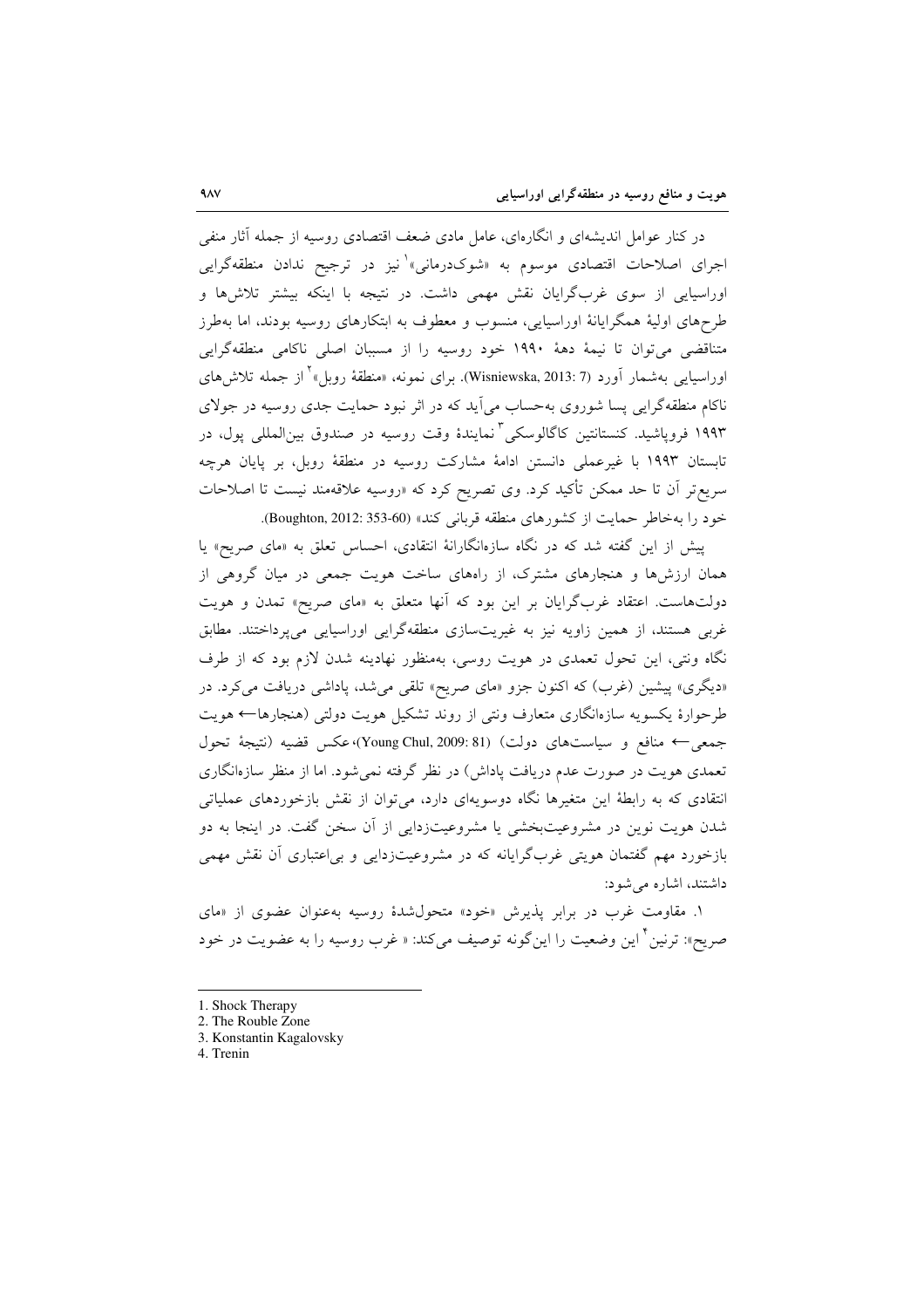دعوت کرد، اما در را نیمهباز گذاشته بود» (87 :Trenin, 2006). تعریف نقش جدید برای ناتو و گسترش رو به شرق آن و نیز عدم تأمین وعدههای مالی در حمایت از اصلاحات اقتصادی روسیه، از نشانگرهای مهم مقاومت غربی در پذیرش غربگرایی روسی بودند. تدهاف، بهدرستم ِ اشاره می کند که اگر حمایت مالی وعدهشده از سوی غرب بهموقع تأمین میشد، بهاحتمال بسیار زیاد میتوانست به تجربهٔ لیبرال از هویت روسیه مشروعیت بخشد .Hopf  $(2007:4)$ 

۲. عدم ترجیح منطقهگرایی اوراسیایی و در نتیجه بی برنامگی غربگراها در برخورد با مسائل امنیتی و منازعات داخلی منطقهٔ اوراسیا: در این زمینه انتقاد گفتمانهای هویتی رقیب از عملکرد منفعلانهٔ غربگراها در منطقهٔ اوراسیا، بهحدی بود که حتی یلتسین رئیس جمهور غربگرای روسیه نیز مجبور شد با آنها همراهی کند. وی در ۲۸ اکتبر ۱۹۹۲ خطاب به وزارت امور خارجه اظهار داشت: «من در تلاشهای فعلی بهمنظور تنظیم سیاست خارجی، تأثیر نوعی سندرم ضد امپریالیستی می بینم. ما از دفاع کردن از منافع خودمان اجتناب میکنیم، زیرا این طور استنباط می کنیم که چنین اقداماتی به عنوان اقدامات امیریالیستی مورد انتقاد قرار خواهند گر فت» (ویلیامز، ۱۳۸۹: ۲۰۷).

### ۲. گفتمان هويتي دولتگرايي

بازخوردهای منفی ترجیحات داخلی و خارجی گفتمان هویتی غربگرایی (از جمله ناتوانی در پیشبرد سیاست «بازگشت به اروپا»<sup>۱</sup>، ناکامی اصلاحات اقتصادی و تداوم آشفتگی۵ای اجتماعی، عدم تأمین وعدههای مالی غربی، انفعال در برابر حوادث و منازعات منطقهٔ اوراسیا و …)، با تزاید عناصر مورد مشاجره بار دیگر مناظرهٔ میان گفتمانهای هویتی روسیه را از سال ۱۹۹۳ رقم زدند. این بازخوردها حتی به فروپاشی اجماع در میان خود غربگرایان بر سر اصول هویتی گفتمان غربگرایی منجر شد. برای نمونه در ۲۸ فوریهٔ ۱۹۹۳ پلتسین طی یک سخنرانی، اظهار داشت: «من معتقدم که الان زمان آن فرا رسیده که سازمانهای بینالمللی از جمله سازمان ملل به این تشخیص برسند که باید اختیارات ویژهای را به روسیه بهعنوان ضامن صلح و ثبات در منطقهٔ پساشوروی واگذار کنند». از این سخنان پلتسین، اغلب بهعنوان نشانهای از عدول آشکار وی از گفتمان هویتی غربگرایی به دولتگرایی نام میبرند(Hopf, 2005: 233) از گفتمان هویتی دولتگرایی، بهدلیل طرفداری از یک دولت تمرکزگرای قوی در روسیه که بتواند «وضعیت قدرت بزرگی» این کشور را در عرصهٔ بین|لمللی احیا کند، با این عنوان نام

<sup>1.</sup> Return to Europe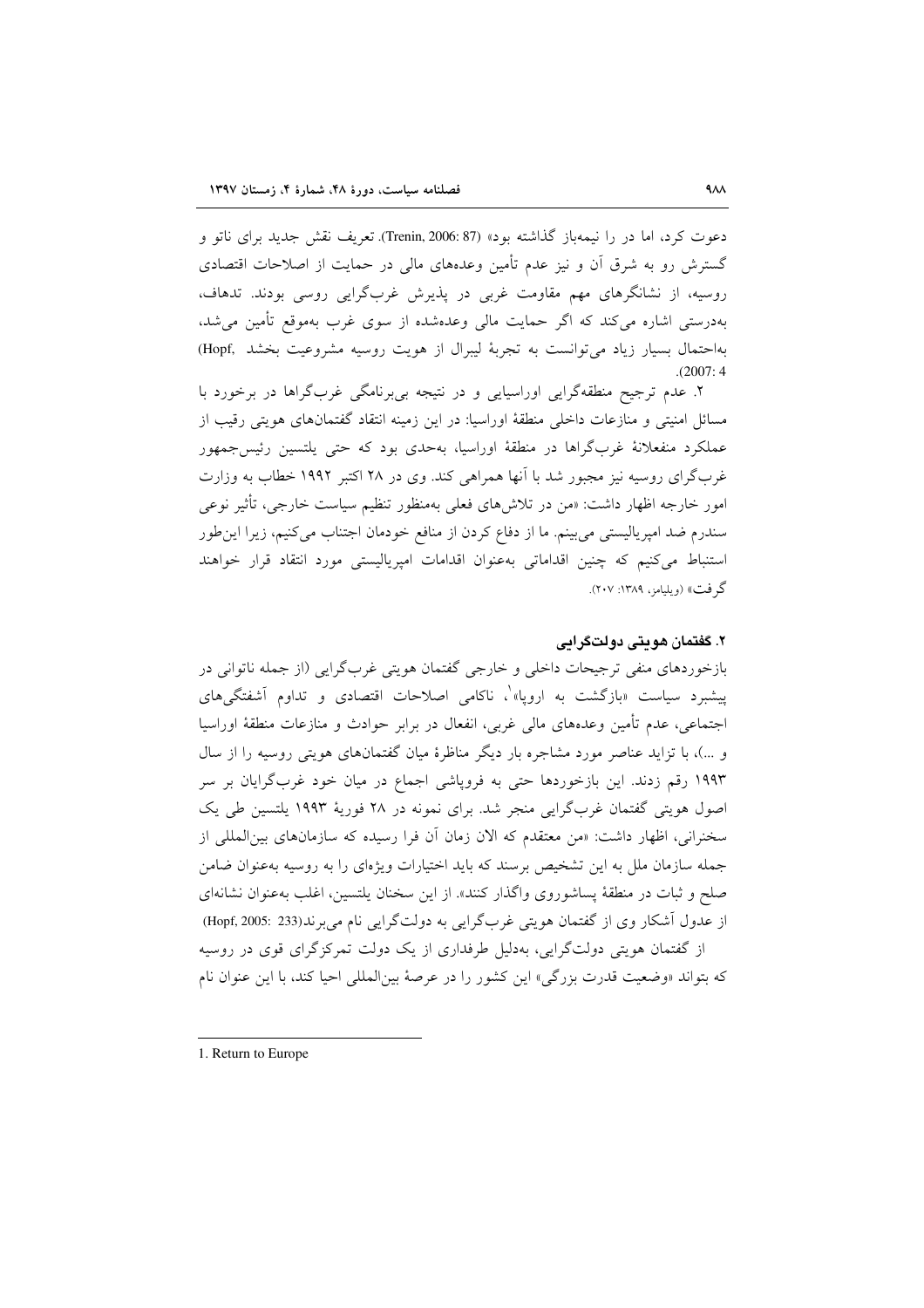برده می شود (Tsygankov, 2012: 9). این گفتمان، با انتصاب یوگنی پریماکوف ٰ در سال ۱۹۹۵ بهجای آندره کوزیرف در وزارت امور خارجه روسیه به جایگاه گفتمان هویتی حاکم ارتقا یافت و به بازتعریف دوبارهٔ «خود»ها و «دگر»های ممکن جدید اقدام کرد. به باور دولتگرایان، دورهٔ شوروی نه «دگر» تاریخی روسیه، بلکه یکی از دورههای تاریخی آرمانی روسیه بوده است. در عوض، آنها فرایندهای تجزیهطلبانه را بهعنوان «دگر» داخلی روسیه شناسایی می کردند، زیرا این گونه فرایندها که در برخی مناطق روسیه مانند چچن در جریان بود، کاملاً در تضاد با آرمانهای دولتگرایان برای ایجاد دولت قدرتمند روسی و بازیابی جایگاه برتر جهانی این کشور قرار داشت (Hopf, 2007: 4). آنها همچنین یکجانبهگرایی آمریکا در عرصهٔ بینالمللی را بهعنوان «دگر» خارجی شناسایی می کردند که در برابر «خود» چندجانبهگرای روسیه قرار دارد. نگرانی از این بود که با پیروزی «دگر یکجانبهگرای آمریکا»، روسیه هرگز نتواند وضعیت قدرت بزرگی خود را بازیابد.

در اینجا از میان دو دلیلی که هاند<sup>۲</sup> و لپسیوس برای شکل گیری هویت جمعی دولتها ذکر می کنند، مرزبندی میان «خود» و «دیگری» بود که هویت جمعی دولتگرایان را نسبت به منطقهگرایی اوراسیایی شکل داد. دلیل دیگر، یعنی اشتراکات هنجاری و ارزشی در رویکرد آنها نقشی نداشت. لایت<sup>۳</sup>، بهدرستی بیان میکند که برای دولتگرایان، اوراسیاگرایی بار معنایی و ارزشی نداشت، بلکه برای اشاره به موقعیت ژئوپلیتیکی روسیه استفاده می شد :Light, 2004 52). رخدادهایی که در نقاط مختلف منطقهٔ اوراسیا مانند جنگ داخلی تاجیکستان، مناقشهٔ قرمباغ، جنگ داخلی در مولداوی، موضوع روس تباران و ... در جریان بود، مسئلهٔ «هویت ژئوپلیتیکی» را برای روسیه مطرح می ساخت. مطابق این هویت، روسیه باید نقش ثباتبخشی و ثباتسازی سنتی خود در منطقهٔ اوراسیا را ایفا میکرد و جامعهٔ بینالمللی نیز میبایست مسئولیت ویژهٔ روسیه در این منطقه را شناسایی میکردند. از این دیدگاه، مشارکت روسیه در منطقهگرایی اوراسیایی بهعنوان ابزاری برای ثباتبخشی به منطقه در مقابله با هر دو «دگر» داخلی و خارجی دولتگرایان، ملاحظه می شد. این مشارکت، می توانست عمق استراتژیک منطقهای فرایندهای تجزیهطلبانهٔ داخلی («دگر»های داخلی) را محدود کند و خطر انتقال منازعات منطقهای به داخل مرزهای فدراسیون روسیه را کاهش دهد. در مقابله با «دگر» خارجی، مشارکت روسیه در منطقهگرایی اوراسیایی دو کارکرد می توانست داشته باشد: اول اینکه، از مداخله و توسعهٔ نفوذ یکجانبهگرایی آمریکایی در فضای پساشوروی و نیز از موفقیت

- 1. Yevgeni Primakov
- 2. Hund
- 3. Light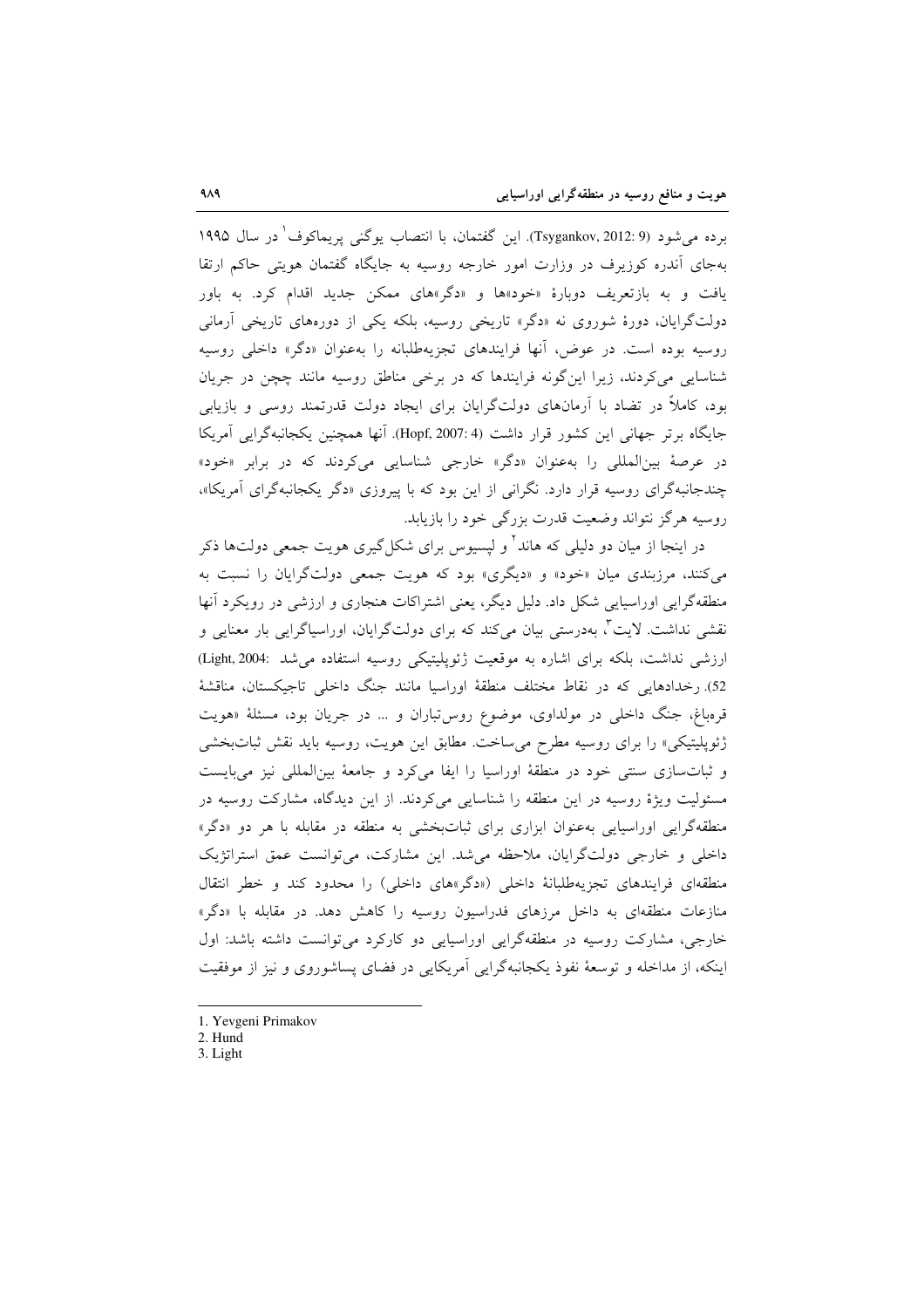منطقهگرایی های طرفدار آمریکا مانند «گوآم»، جلوگیری می کرد؛ دوم اینکه، به بازتوانی موقعیت برتر جهانی روسیه و موازنهسازی «خود» چندقطبی گرای روسی در برابر «دگر» تکقطبی گرای آمریکایی کمک می کرد.

در مجموع با وجود ترجیح مشارکت در منطقهگرایی اوراسیایی، دستاوردهای گفتمان هویتی دولتگرایی در پیشبرد این فرایند، به دلایل زیر بسیار ناچیز ارزیابی می شود:

۱. نگاه ابزاری به منطقهگرایی اوراسیایی، موجب می شد که این فرایند تا جایی مورد حمایت عملی دولتگرایان قرار گیرد که روابط با غرب را به مخاطره نیندازد. در حقیقت دولتگرایان به «سیاست قدرت»<sup>\</sup> باور داشتند و از این منظر به قول تد هاف، همهٔ راهها را برای قدرت بزرگ شدن روسیه می پذیرفتند (Hopf, 2005: 234). آنها در اصل نگاه امنیتی به منطقهگرایی اوراسپایی داشتند. بهعبارتی دیگر، منطقهگرایی اوراسپایی ترجیح داده می شد، چون راه دیگری برای جلوگیری از انتقال منازعات منطقهای به داخل فدراسیون روسیه وجود نداشت. حتی طرح تشکیل «فضای مشترک اقتصادی» در این دوره، بیشتر هدف امنیتی بود تا اقتصادی، زیرا عملاً تنها راه ممکن برای کاستن از تنشها در روابط بین دولتی بهشمار میآمد  $(Lo. 2002: 75)$ 

۲. دولتگراها از ترجیح طرحهای جامع منطقهگرایی خودداری میکردند. ملاحظه می شود که پیشنهاد نور سلطان نظربایف رئیس جمهوری قزاقستان برای ایجاد «اتحادیهٔ اوراسیایی» بر یایهٔ عمل گرایی اقتصادی با عدم استقبال و اشتیاق روسیه روبهرو می شود & Moldashev) (Aslam, 2015: 17. در عوض، آنها به همگراییهای اقتصادی زیرمنطقهای با مشارکت تعداد اندکی از کشورهای منطقه که از نظر روسیه کشورهای وفادار بهشمار می آمدند، توجه نشان م دادند (Shenderikova, 2015: 3-4). هرچند، مشكلات اقتصادي روسيه همانند دورهٔ غربگرایی، توان حمایتی لازم را حتی برای اجرایی کردن همگراییهای زیر-منطقهای نیز فراهم نمی[ورد.' فرا رسیدن بحران مالی ۱۹۹۸ و تشدید مشکلات اقتصادی روسیه، توسعهٔ منطقهگرایی اوراسیایی را با کندی بیشتری روبهرو ساخت. این بحران جذابیتهای اقتصادی

<sup>1.</sup> Realpolitik

۲. امضای موافقتنامهٔ اتحادیهٔ گمرکی در سال ۱۹۹۵ بههمراه بلاروس و قزاقستان و با مشارکت بعدی قرقیزستان و تاجیکستان، امضای وضعیت اتحاد بلاروس و روسیه۲ در سال ۱۹۹۶، امضای پیمان همکاری در حوزههای اقتصادی و مسائل بشردوستانه در سال ۱۹۹۶ بههمراه قزاقستان، قرقیزستان و بلاروس و امضای موافقتنامهٔ تشکیل اتحادیهٔ گمرکی و فضای واحد اقتصادی در سال ۱۹۹۹ بههمراه چهار کشور بلاروس، قزاقستان، قرقیزستان و تاجیکستان از جمله این نهادهای زیرمنطقهای بهشمار می]یند. این موافقتنامهها بهدلیل هزینههای اقتصادی مانند مشکلات کارگران مهاجر و تبعات حمایت از اقتصادهای غیررقابتی دولتهای منطقه، با عدم ترجیح جدی روسیه و در نتیجه با ناکامی روبهرو شدند (6 :2013 , .(Kazharski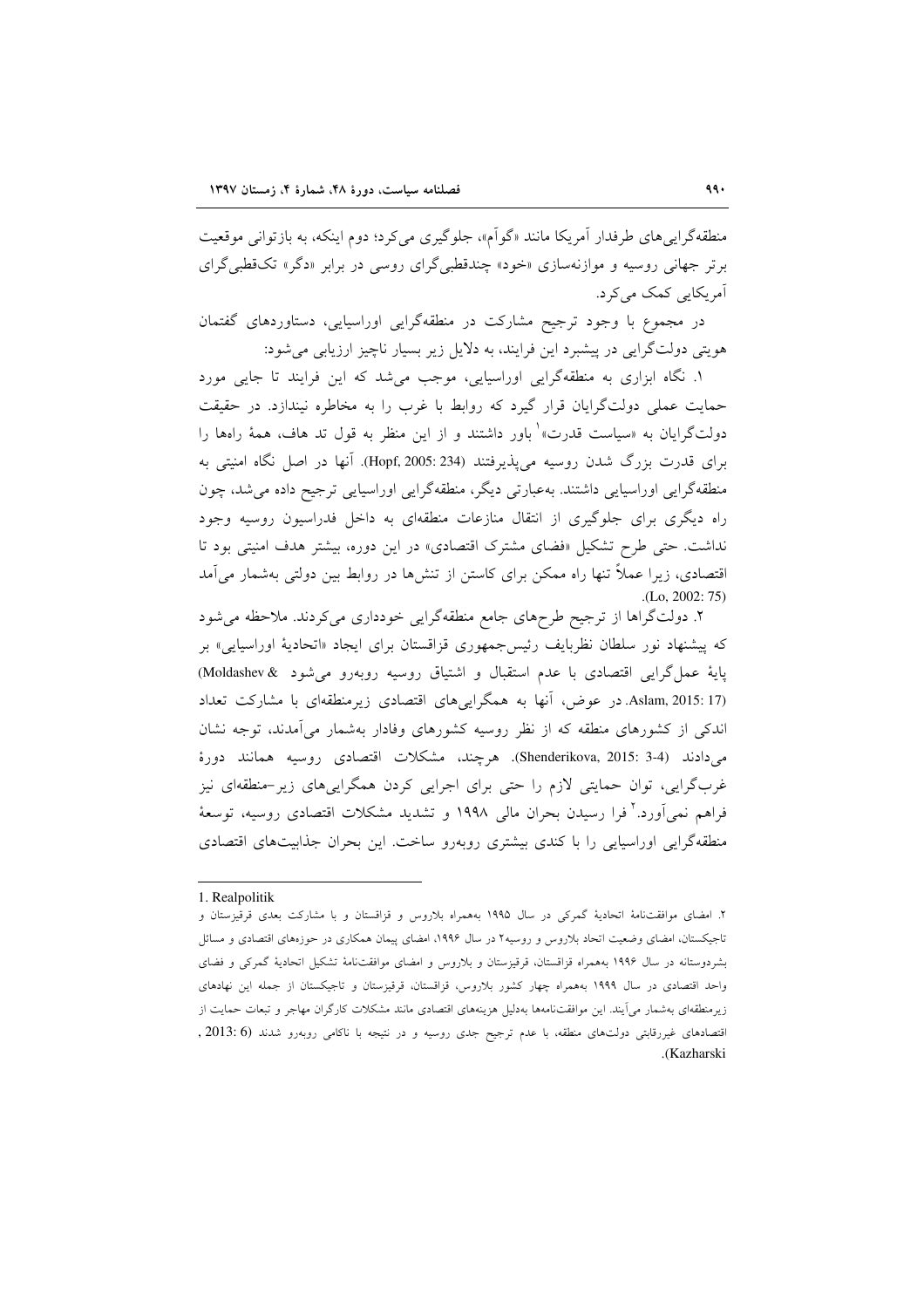روسیه را برای دولتهای پساشوروی کاهش داده و این احساس را در آنها بهوجود آورد که در توسعهٔ استقلالشان از سیاست خارجی روسیه می توانند امنیت اقتصادی بیشتری داشته باشند. ملاحظه می شود که سهم سی آی اس از گردش معاملات خارجی روسیه در پی این بحران با کاهش مواجه شده و از ۴۶ درصد در ۱۹۹۷-۱۹۹۰ به ۲۱ درصد در سال ۲۰۰۰ سقوط می کند (Selezneva, 2003: 20).

۳. سیاست کرملین در زمینهٔ منطقهگرایی اوراسیایی در دورهٔ دولتگرایی، با تلقی افراطی دیگر از دولتهای پساشوروی همراه بود. در این دوره بهجای نگاه افراطی غربگرایانه به همسایگان پساشوروی بهعنوان «باری پرهزینه بر دوش اقتصاد روسیه»، نگاه افراطی دولتگرایانه به آنها بهعنوان «مستعمرههای پیشین روسیه»، جایگزین شد & Moldashev). Aslam, 2015: 18) همین نگاه موجب هراس کشورهای منطقه و مشارکت آنها در منطقهگرابه های رقیب و غربگرا مانند گواّم شد. واقعیت این بود که برخلاف ضرورتهای اقتصادی، رهبران همهٔ جمهوریهای منطقهٔ اوراسیا، نگران احیای تمایلات برتریطلبانهٔ روسیه بودند. این در حالی است که برای موفقیت طرحهای منطقهگرایانه، احساس دریافت منافع و مزایای مشترک از شرایط اساسی است (کولایی، ۱۳۸۵: ۲۲۴).

## ۳. گفتمان هويتي اور اسپاگرايي

مداخلهٔ نظامی ناتو در بحران کوزوو در سال ۱۹۹۹ جایگاه دولتگراها را که در ۲۷ مه ۱۹۹۷ با امضای «سند پایهٔ روابط متقابل، همکاری و امنیت» ْ، شورای دائمی ناتو– روسیه را بهمنزلهٔ نهادی برای مشورت و همکاری تأسیس کرده بودند، تضعیف کرد. در عوض، این بحران بیشترین نقش را در تقویت اوراسپاگرایی در مناظرات مستمر میان گفتمانهای هویتی روسیه ایفا کرد. بهگونهای که برخی آغاز دورهٔ ریاست جمهوری پوتین در سال ۲۰۰۰ را مصادف با حاکمیت این گفتمان در سیاستهای داخلی و خارجی روسیه میدانند. هرچند در این خصوص اجماع نظري ميان يژوهشگران وجود ندارد. بابو لو <sup>۲</sup> با ملاحظهٔ جابهجاي<sub>ب</sub> هاي مداوم هویتی در رفتار خارجی پوتین، نتیجه میگیرد که وی متعهد به یک گفتمان هویتی واحدی در برخورد با مسائل جهانی نیست: او در برخورد با اروپا، هویت اروپایی دارد؛ وقتی که به عنوان یک شریک راهبردی با ایالات متحده همکاری میکند، هویت فراقارمای دارد؛ در آسیا و اوراسیا، هویت آسیایی دارد و در ارتباط با سی آیاس، با احتیاط می توان گفت که منطقه گر است (Lo, 2003: 131).

2. Bobo Lo

<sup>1.</sup> Founding Act on Mutual Relations, Cooperation and Security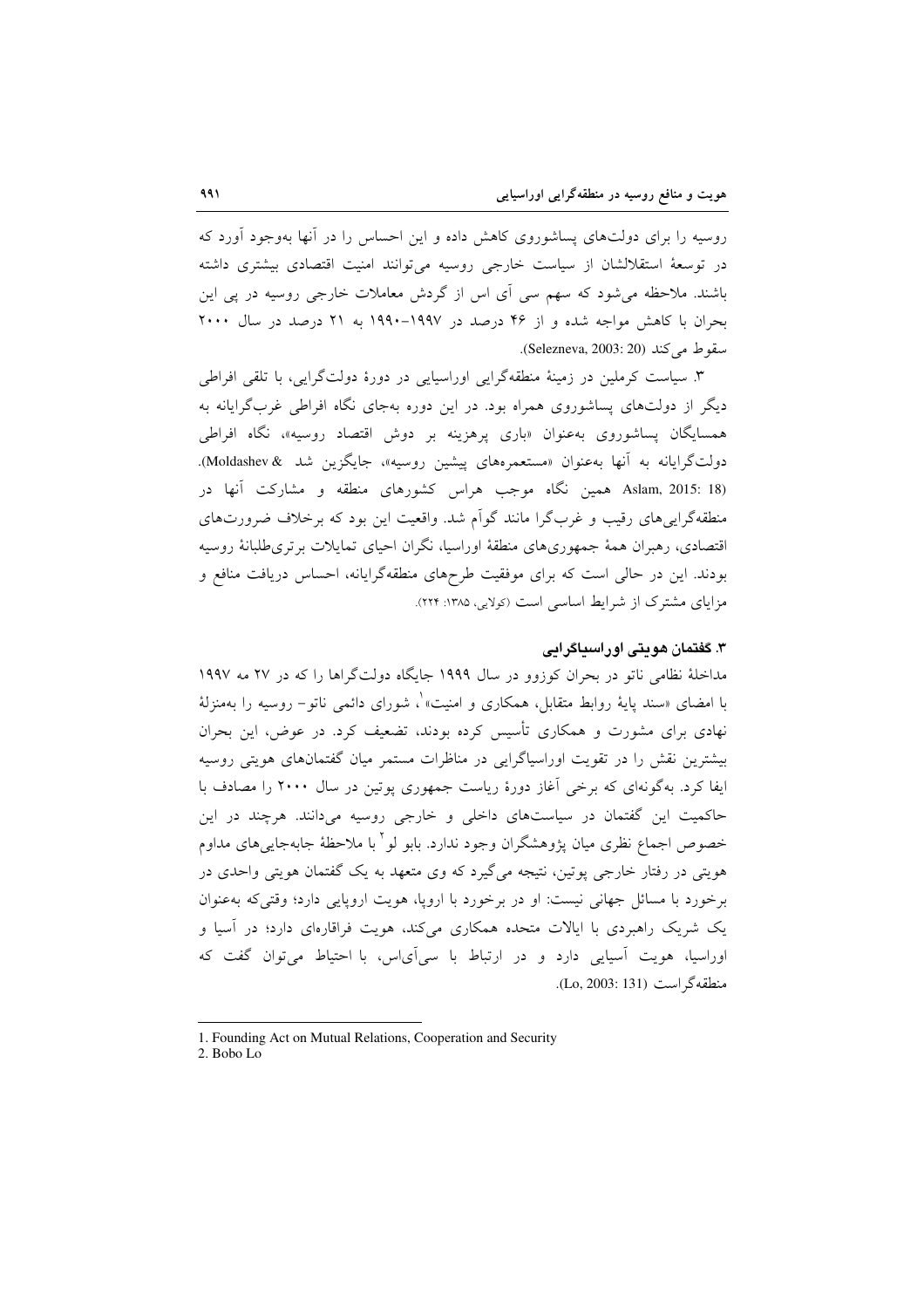بهنظر می رسد نبود اجماع بر سر حاکمیت گفتمان هویتی اوراسیاگرایی در دوران پوتین و مدودوف، بهسبب نگاه کل نگرانه به این گفتمان و تقلیل آن به نسخههای دوگینی، زیوگانفی و دیگر متفکران افراطی اّن است. دستهبندی تسوگانکف<sup>'</sup> از کلانگفتمان هویتی اوراسیاگرایی، نشان میدهد که خردهگفتمانهای هویتی چهارگانهٔ اوراسپاگرایی (توسعهطلب، تمدنگرا، ثباتگرا و ژئواکونومیست) از سازواری بیشتری با فراز و فرودهای رفتار خارجی پوتین برخوردارند. بنابراین می توان گفت که در دورههای مختلف ریاست جمهوری پوتین (و مدودوف) جابهجایی میانگفتمانی اتفاق نیفتاده است، بلکه تحت تأثیر عوامل درونی و بیرونی جابهجایی های مستمر در تعیین کنندگی خردهگفتمانهای هویتی اوراسپاگرایی، صورت گرفته است.

بهطور مشخص در زمینهٔ منطقهگرایی اوراسیایی، با استناد به نظر پیش گفتهٔ آدلر، می توان استدلال کرد که روسیه در دوران پوتین و مدودوف، باور به این داشته است که سازمانهای منطقهای اوراسیایی می توانند با فراهم ساختن منابع مادی و نمادین، به ساخت هویت و منافع این کشور کمک کنند. بنابراین تلاش کرده است تا با ترجیح ایجاد منطقهگراییهای جدید یا انحلال منطقهگراییهای موجود، مدیریت تولید معانی جمعی منطقهای را در راستای هویت و منافع خود در دست بگیرد. تجارب گفتمانهای هویتی غربگرایی و دولتگرایی، نشان میداد که نه عدم ترجیح منطقهگرایی اوراسیایی در گفتمان هویتی غربگرایی و نه ترجیح ابزاری و مبتنی بر نگرش سلطه/ هژمونی آن در گفتمان هویتی دولتگرایی، نمی توانستند به عملياتي سازي شعارهاي انتخاباتي «روسيهٔ بزرگ» و «دولت قدرتمند روسي» يوتين در سال ۲۰۰۰ کمک کنند. هر دو این گفتمانها، در عمل به گسترش منطقهگراییهای رقیب در منطقه منجر شده بودند؛ اولی با خالی کردن صحنه و دیگری با به هراس انداختن کشورهای غربگرای منطقه، آنها را به پیوستن به منطقهگراییهای رقیب یا تشکیل منطقهگراییهای بدون روسیه، سوق داده بودند. از طرف دیگر، خردهگفتمانهای هویتی اوراسیاگرایی توسعهطلب و تمدنگرا نیز بهدلیل جعلی و تحمیلی دانستن مرزهای سیاسی و جغرافیایی منطقه از سوی غرب و باور به ضرورت اعادهٔ اتحاد شوروی حتی با کاربرد نیروی نظامی ,Tsygankov (124-2003:107؛ ديدگاه نئواميرياليستي نسبت به منطقه داشت و بديهي بود كه در عرصهٔ عمل به «منطقه گريزي» بينجامند تا «منطقه گرايبي». در اين ميان، خرده گفتمانهاي هويتي اوراسياگرايي ژئواکونومیستی و ثباتگرا، پیشنهادهای سازندهتری برای سیاست منطقهای روسیه در اوراسیا ارائه مي كردند.

<sup>1.</sup> Tsygankov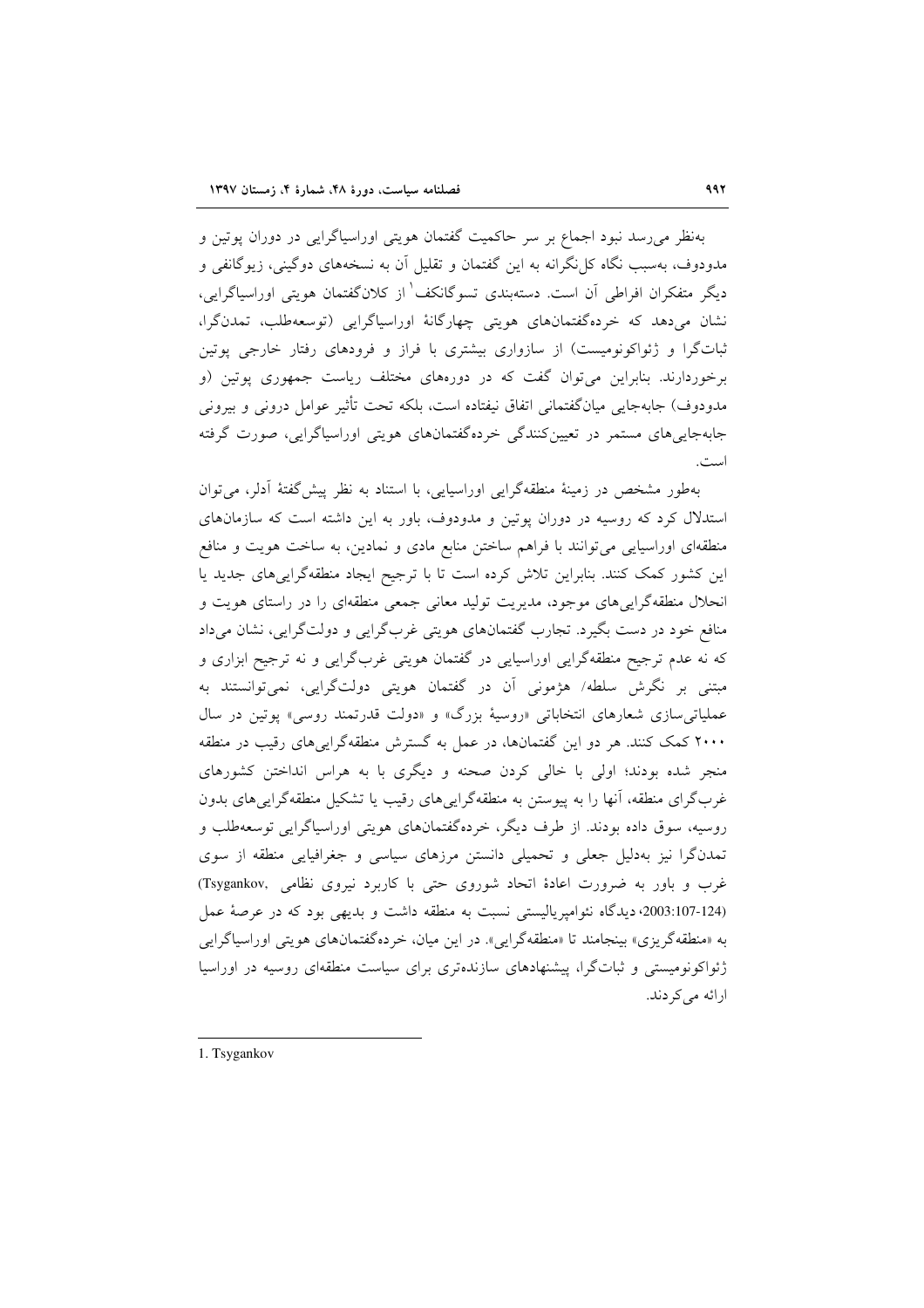هرچند برخی بر این باورند که رویکردهای منطقهگرایانهٔ پوتین و مدودوف تحت تأثیر اندیشههای اوراسپاگرایان توسعهطلب و تمدنگرا قرار داشته است (March, 2011: 190). توصیف پوتین از فروپاشی شوروی بهعنوان «بزرگترین فاجعهٔ قرن بیستم» در سال ۲۰۰۵، استفاده از نیروی نظامی در جنگ پنجروزه با دولت غربگرای گرجستان در سال ۲۰۰۸، ضمیمه کردن شبهجزیرهٔ کریمه به روسیه در سال ۲۰۱۴ و استفادهٔ یوتین از ایدهٔ «جهان روسی» و توصیف روسیه بهعنوان هستهٔ مرکزی و تضمینکنندهٔ امنیت هستیشناختی این جهان، و اعتقاد وی به برتری ارزشهای جهان روسی بر ارزشهای جهان غربی Secrieru, (4:2014 بهعنوان نمونههایی از تأثیریذیری یوتین و مدودوف از خردهگفتمانهای هویتی اوراسیاگرایی توسعهطلب و تمدنگرا بیان می شوند. با وجود این، می توان به مواردی اشاره کرد که عملکرد پوتین در تضاد کامل با باورهای هویتی اوراسیاگرایان توسعهطلب و تمدنگرا قرار داشته است. برای مثال در پی حادثهٔ ۱۱ سیتامبر ۲۰۰۱، نگاه هویتی جدیدی بر رفتار خارجی روسیه حاکم شد که براساس اَن با تهدیدزدایی از حضور غرب در اسیای مرکزی و قفقاز، تأسیس پایگاههای نظامی آمریکا در منطقه بهعنوان اقدامی علیه دشمن «ما» (روسیه و غرب) و نه نمادی از محدود شدن و محاصرهٔ «خود» درک شد. تمدنگرایانی مانند زیوگانف<sup>۲</sup> با نقد مواضع پوتین، و توصیف او به «گورباچفی دیگر»، هشدار میدادند که پس از دورهٔ گورباچف و يلتسين، اينك «مرحلهٔ سوم خيانت» ّ أغاز شده است (Buckley, 2003: 33).

حقیقت این بود که پوتین در تضاد با آموزههای اوراسیاگرایی توسعهطلبانه و تمدنگرا عمل کرده بود. درحالی که مطابق مفهوم «گفتمان خطر»<sup>۴</sup> دیوید کمیل<sup>۵</sup>اوراسیاگراها همواره تلاش کردهاند تا از غربگرایی و تهدیدات گوناگون آن، برای ساخت و تولید «ما» در تمایز از خطر «أنها»ی خطرناک استفاده کنند و برای حفظ خلوص تمدن و هویت اوراسیایی روسیه، انزوا از غرب و در صورت ضرورت جنگ با آن را مورد تأکید قرار دادهاند .Tsygankov). (124-2003:107 همین دیوارکشی هویتی مرتفع و غیرقابل رسوخ با غرب، دلیلی بوده است که مانع ارتقای خردهگفتمانهای هویتی اوراسیاگرایی توسعهطلب و تمدنگرا به مقام حاکمیت در

<sup>1.</sup> Russian World

<sup>2.</sup> Zyuganov

<sup>3.</sup> Third Stage of Treason

۴. Discourse of Danger: گفتمان خطر تهدیدات گوناگونی را شامل می شود که از سوی نخبگان حاکم بهمنظور نشان دادن و بنابراین تولید «ما» در تمایز از خطر «دیگران» خطرناک ابداع یا بزرگنمایی می شوند. گفتمان خطر این مسئله را که «چه کسی و چه چیزی هستیم» از طریق برجستهسازی اینکه «چه کسی و چه چیزی نیستیم» توضیح میدهد و با روشن ساختن اینکه از چه چیزی «ما» مجبوریم بترسیم، به مرزآفرینی هویتی میپردازد (Campbell, 1998: 48). 5. David Campbell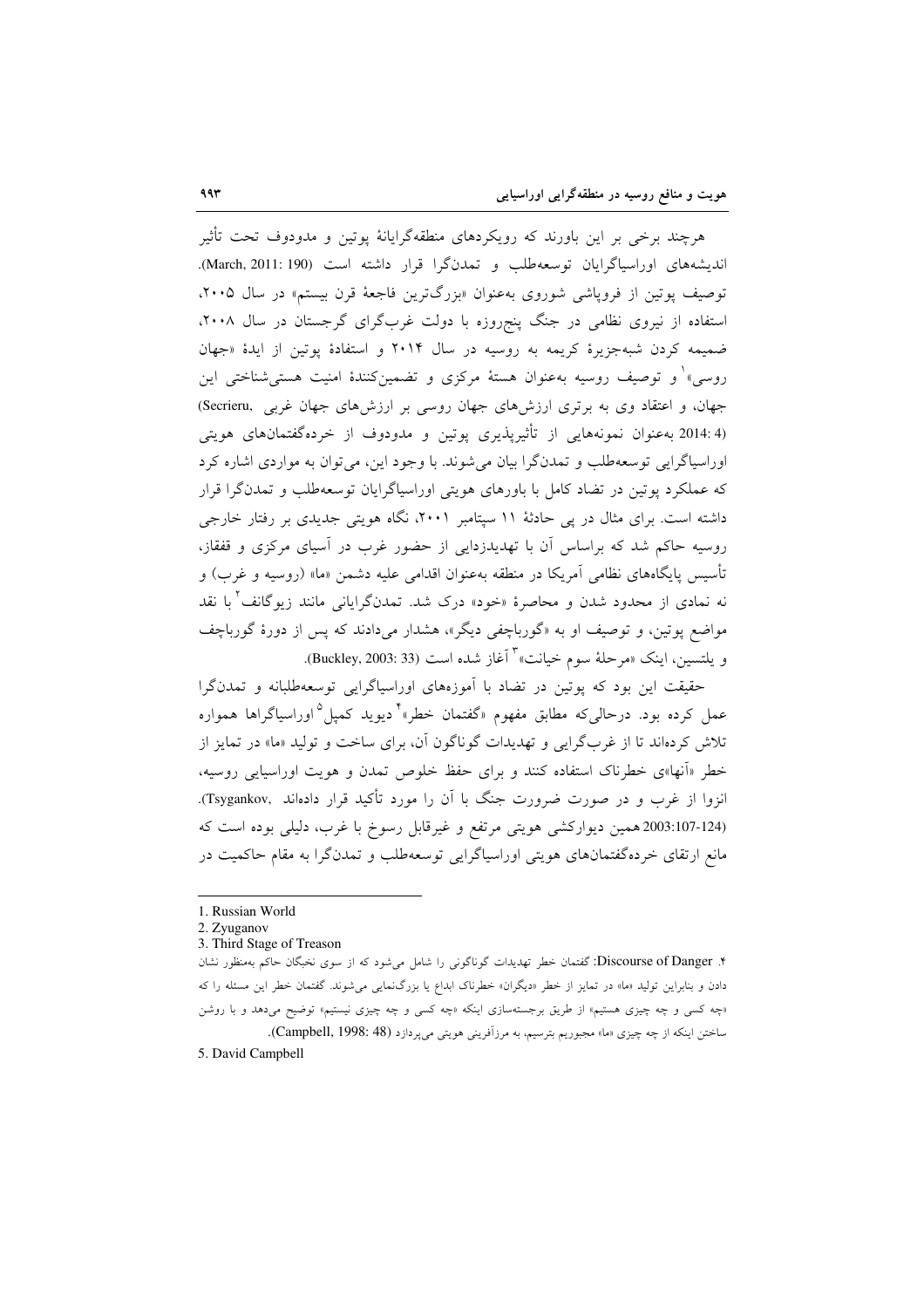دورهٔ پوتین شده است، زیرا باورهای هویتی آنها با رویکرد عقل گرایانه– عمل گرایانهٔ یوتین در سیاست خارجی (کولایی ۱۳۹۱: ۷۶) سازواری نداشته است. در عین حال یوتین با تکیه بر رویکرد عقل گرایانه- عمل گرایانهٔ خود توانسته در شرایط ظهور غرب بهعنوان «دیگری» آشکار و تهاجمی، مانند ساماندهی و حمایت از انقلابهای رنگی در منطقهٔ اوراسیا (انقلاب گل سرخ گر جستان در سال ۲۰۰۳، انقلاب نارنجی اوکراین در سال ۲۰۰۴ و انقلاب لالهای قرقیزستان در سال ۲۰۰۵) و حمایت از عناصر ضد روس در گرجستان در سال ۲۰۰۸ و بحران اوکراین در سال ۲۰۱۴، با کاربست آموزههای اوراسپاگرایان توسعهطلب و تمدنگرا به اقداماتی چون استفاده از نیروی نظامی در گرجستان و اوکراین و ضمیمه کردن شبهجزیرهٔ کریمه مبادرت ورزد. بنابراین می توان گفت ترجیح باورهای هویتی اوراسیاییگرایی توسعهطلب و تمدنگرا در دورهٔ پوتین، ترجیح دفاعی و واکنشی در برابر اقدامات تهاجمی «دگر» متخاصم غربی بوده است.

در مقایسه با اوراسیاگرایان توسعهطلب و تمدنگرا، دو گروه ثباتگرایان و ژئواکونومیستها به حصاربندیهای هویتی منعطفی میان «خود» و «دگر» غربی معتقدند. كمال|لدين گادژيف' از نمايندگان فكرى ثباتگرا، نقش روسيه را اتصال و ايجاد روابط مسالمتآمیز میان تمدنهای اروپایی و آسیایی معرفی میکند. ولادیمیر کالاسف<sup>۲</sup>و نیکلای میرانینکو <sup>۳</sup>از نویسندگان اوراسیاگرایی ژئواکونومیست نیز توصیه میکنند که روسیه برای بهرهگیری کارامد از موقعیت هارتلند خود در اوراسیا، باید راهبرد «ژئوپلیتیک همکاری»<sup>۵</sup> را در پیش بگیرد. به این ترتیب که بهجای رویارویی با سه قطب ژئواکونومیکی اصلی یعنی غرب، چین و آسیا-پاسیفیک با آنها همکاری کند. آنها معتقدند که همهٔ این بازیگران ژئواکونومیک، در منطقهٔ اوراسیا منافع حیاتی دارند، بنابراین روسیه باید برای اتخاذ تصمیمات ژئواکونومیکی مهم از الگوهای تاریخی هماوردی با جهان خارج اجتناب ورزد. ثباتگرایان بیشتر بر نقش ثباتبخشی روسیه و کنترل غیررسمی آن بر اوراسیای پساکمونیستی، تأکید دارند. آنها ایفای این نقش را منوط به بازیابی وضعیت «قدرت بزرگی» روسیه میدانند. به نظر آنان بدون آنکه روسیه قدرت بزرگ باشد، هیچ صلح و ثباتی در منطقهٔ اوراسیا ممکن نخواهد بود. بنابراین بر سیاست خارجی چندوجهی تأکید دارند که در آن منطقهگرایی اوراسیایی میتواند بهعنوان نیروی موازنهگر در بازیابی موقعیت جهانی روسیه عمل کند. اوراسپاگرایان ژئواکونومیست نیز

5. geopolitics of cooperation

<sup>1.</sup> Kamaludin Gadzhiyev

<sup>2.</sup> Vladimir Kolosov

<sup>3.</sup> Nilolai Mironenko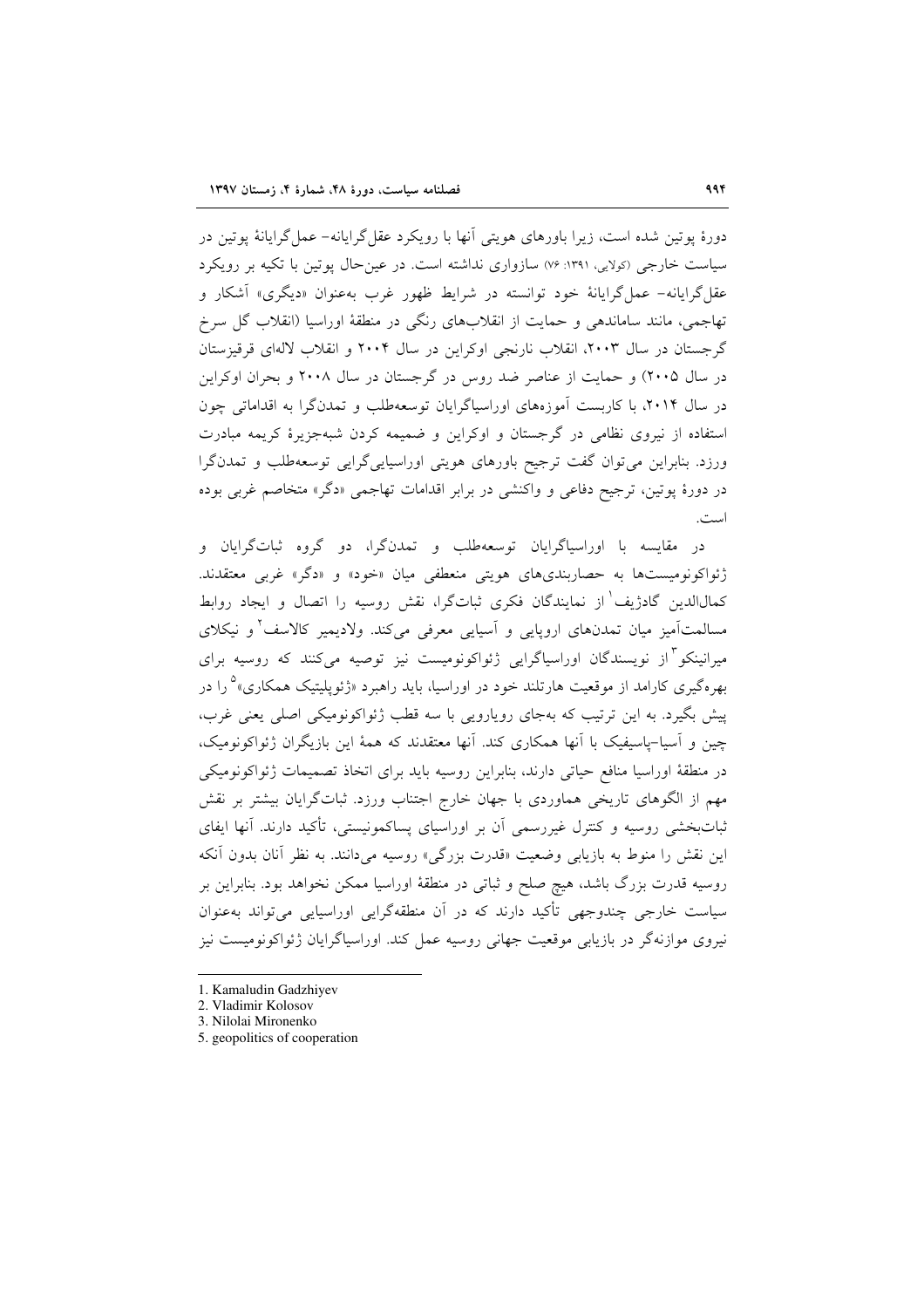از همین نگاه به منطقهگرایی اوراسیایی مینگرند، اما بهجای تأکید بر ژئوپلیتیک، تهدیدات اصلی روسیه را در جهان امروز دارای ماهیت ژئواکونومیکی ارزیابی می کنند. بنابراین بر ابعاد اقتصادی منطقهگرایی اوراسیایی و نقش آن در بازتوانی موقعیت جهانی روسیه تأکید مي كنند (Tsygankov, 2003:107-119).

چنانکه پیداست در مقایسه با اوراسیاگرایی توسعهطلب و تمدنگرا، آموزههای مورد اشارهٔ اوراسیاگرایی ژئواکونومیست و ثباتگرا با رویکرد عقل گرایانه- عمل گرایانه یوتین در سیاست خارجی روسیه، سازواری نزدیکی دارند. کاربست این آموزهها در دورهٔ پوتین این امکان را فراهم أورد تا ميان تنش سنتي كه بين «تأكيد يريماكوفي» ٰ بر حفظ موازنههاي راهبردي در همهٔ جبههها و دستیابی به رشد اقتصادی سریع و پایدار وجود داشت، نوعی هم تکمیلی بهوجود آید. برعکس دورهٔ غربگراها که در نتیجهٔ نگاه ژئوپلیتیکی به اولویتهای اقتصادی، ارتباط میان منافع ژئوپلیتیکی و منافع اقتصادی به شکل محدود و به نفع دومی تعریف شده بود، در دورهٔ پوتین دیگر مسئله اولویت یکی از این دو مطرح نبود، بلکه هر دو آنها (ترجیحات ژئوپلیتیکی و ژئواکونومیکی) از اولویت برخوردار شدند. این نگاه جدید از دو موضوع نشأت می گرفت: اول اینکه تجربهٔ فروپاشی اتحاد شوروی و نیز سالهای نخستین پساشوروی، نشان می داد که وزن بین المللی روسیه بهطور مستقیم به وضعیت اقتصادی این کشور بستگی دارد؛ دوم اینکه، قدرت اقتصادی روسیه که در دورهٔ پوتین رونق گرفته بود، با تکیه بر منابع انرژی، مؤثرترین ابزاری بهشمار میآمد، که روسیه میتوانست برای پیشبرد اهداف خود از آن بهره گيرد (Lo, 2002: 170) در سايهٔ اين نگاه، در دورهٔ يوتين و مدودوف امكان «ترجيح واقعي» مشارکت در منطقهگرایی اوراسیایی در قالب سیاست «همگرایی چندوجهی مبتنی بر عمل گرایی اقتصادی»، فراهم آمد و از ابعاد زیر برخوردار شد:

۱. برخلاف فرایندهای قبل که بیشتر بر نهادسازی متمرکز بود، تلاشها در دورهٔ پوتین بر تقويت بنيانهاي حقوقي براي آزادسازي تجاري و توسعهٔ اقتصادي معطوف شد<sup>٢</sup>؛ ٢. طرحهاي جدید بر ایجاد اتحادیههای مبتنی بر مفهوم همگرایی چندسطحی و چندوجهی با تعداد کمی از مشارکتکنندگان که وفاداری بیشتری به روسیه دارند، متمرکز شد "(Vinokurov, 2007: 10)؛

<sup>1.</sup> Primakovian emphasis

۲. برای نمونه باید به «فضای واحد اقتصادی» اشاره کرد که برای آن در مرحلهٔ اول هیچ نهادی جز شورای سران دولتهادر نظر گرفته نشد.

۳. برای مثال، تلاش شد تا منطقهگرایی توسعهای میان چهار کشور بزرگ منطقه یعنی روسیه بههمراه بلاروس، اوکراین و قزاقستان که در مجموع ۹۴ درصد از تولید ناخالص داخلی و ۸۸ درصد از حجم کل تجارت دولتهای همسود را به خود اختصاص دادهاند، متمرکز شود.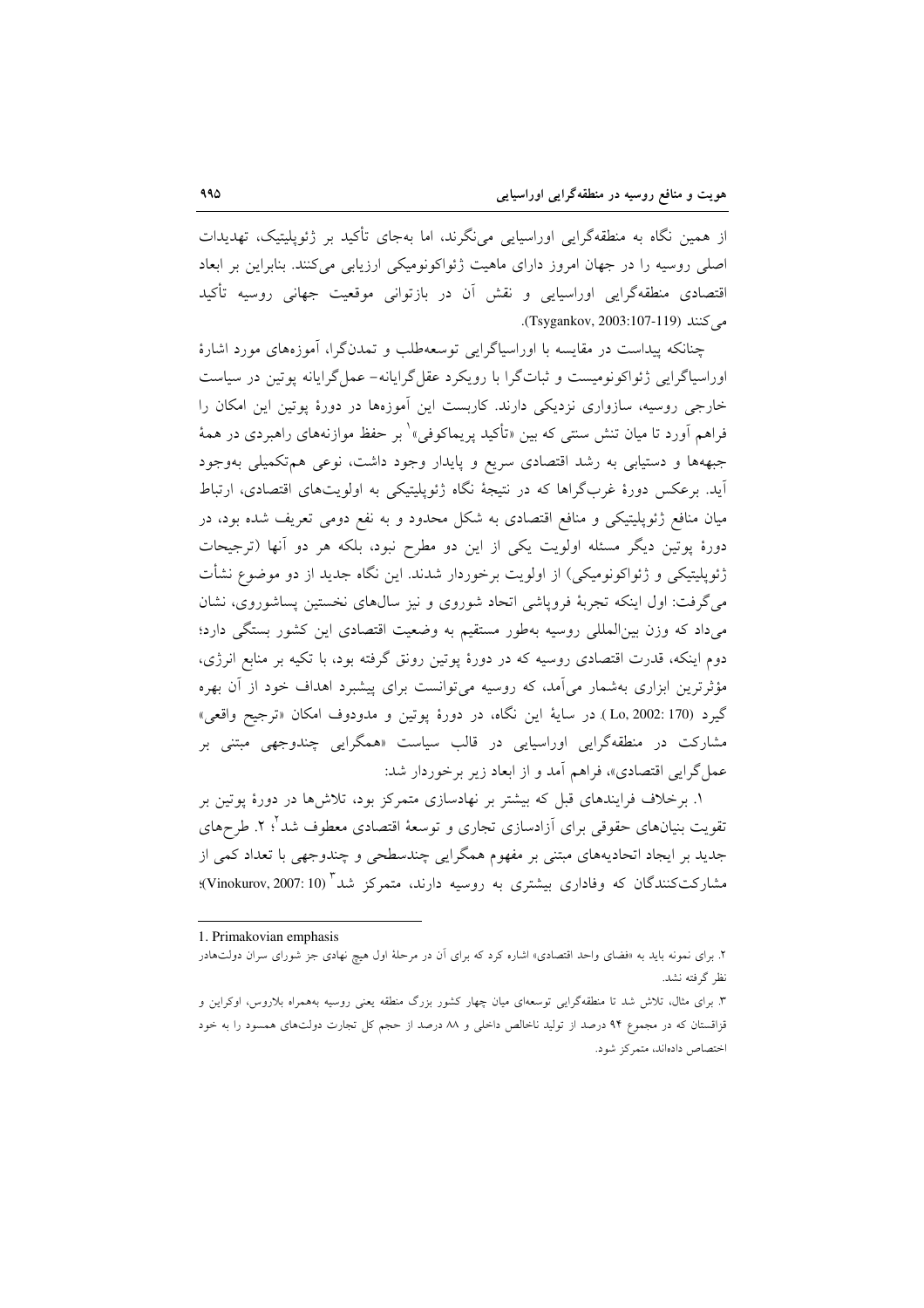۳. تلاش شد تا در نهادهای جدید وزن مناسبی برای منافع روسیه در نظر گرفته شده و شرکای روسیه به رعایت موافقتنامههای امضاشده متعهدتر شوند؛ ۴. «اصل برابری اعضا» در نهادسازی های منطقهای مورد توجه قرار گرفت ک ۵. ارائهٔ پارانه و دیگر ترجیحات اقتصادی و بازرگانی به کشورهایی که در منطقهگرایی اوراسیایی مشارکت دارند، حفظ شد و ادامه پیدا کرد؛ ۶ـ اعمال فشار اقتصادی علیه کشورهایی که موضع ضد روسی اتخاذ کنند<sup>۲</sup> و نیز علیه کشورهایی که از مشارکت در منطقهگرایی اوراسیایی خودداری کنند<sup>۳</sup>، در دستور کار قرار گ فت (Bordachev & Skriba, 2016: 20).

در اکتبر ۲۰۱۱ یوتین با انتشار مقالهای در روزنامهٔ ایزویستیا<sup>۲</sup> با عنوان «طرح همگرایی جدید برای اوراسیا: آیندهای در شرف وقوع»<sup>م</sup>، پیشنهاد تشکیل «اتحادیهٔ اوراسیایی» ٔ را مطرح کرد. وی در مقالهٔ خود با اشاره به تجارب قبلی منطقهگرایی اوراسیایی، از بحرانهای مالی جهاني بهعنوان انگيزهاي جديد، براي تقويت فرايند منطقهگرايي اوراسيايي نام مي برد. از نظر او در چنین شرایطی دولتها مجبور به جستوجوی منابع جدید برای رشد اقتصادی هستند. از همین جا وی نتیجه می گیرد که باید نهاد فراملی قدرتمندی تشکیل شود که قادر باشد بهعنوان یک قطب در جهان مدرن و پلی کارامد میان اروپا و منطقهٔ آسیا–پاسیفیک اقدام کند. به باور او، «اتحادیهٔ اوراسیایی» در کنار دیگر بازیگران و ساختارهای منطقهای مهم مانند اتحادیهٔ اروپایی، ایالات متحده، چین و ایک، می تواند به تضمین توسعهٔ پایدار جهانی کمک کند. وی از تأسیس اتحادیهٔ اوراسیایی و همگرایی کارامد، بهعنوان رویکردهایی نام میبرد که «به ما کمک خواهند کرد تا جایگاه همیشگی خود را در جهان پیچیدهٔ قرن ۲۱ بهدست آوریم». یوتین همچنین خاطرنشان می کند که «اتحادیهٔ اوراسیایی بهدنبال تقابل با هیچ طرفی نیست. بلکه این اتحادیه بر پایهٔ اصول جهانی همگرایی و بهعنوان بخشی ضروری از اروپای بزرگتر<sup>۷</sup>بر مبنای

١. برای نمونه در کمیسیون اقتصادی اوراسیا بهعنوان رکن عالمی تنظیمی اتحادیهٔ گمرکی و فضای واحد اقتصادی، همهٔ اعضا تعداد آراي برابري دارند.

۲. مانند جنگهای موسوم به جنگ انرژی۲ و جنگ گازی۲ با اوکراین در ۲۰۰۹–۲۰۰۸ و محدود کردن تجارت با گرجستان از سال ۲۰۰۸.

۳. مانند محدودیتهای تجاری علیه قرقیزستان در ۲۰۰۹ و علیه اوکراین در ۲۰۱۳، براساس این محدودیتها قیمت منابع انرژی روسی برای این کشورها به سطح قیمتهای بازار جهانی افزایش یافت و همچنین دسترسی آنها به بازار داخلی روسیه محدودتر و سختتر شد.

<sup>4.</sup> Izvestiva

<sup>5.</sup> A new integration project for Eurasia: The future in the making

<sup>6.</sup> Eurasian Union

<sup>7.</sup> Greater Europe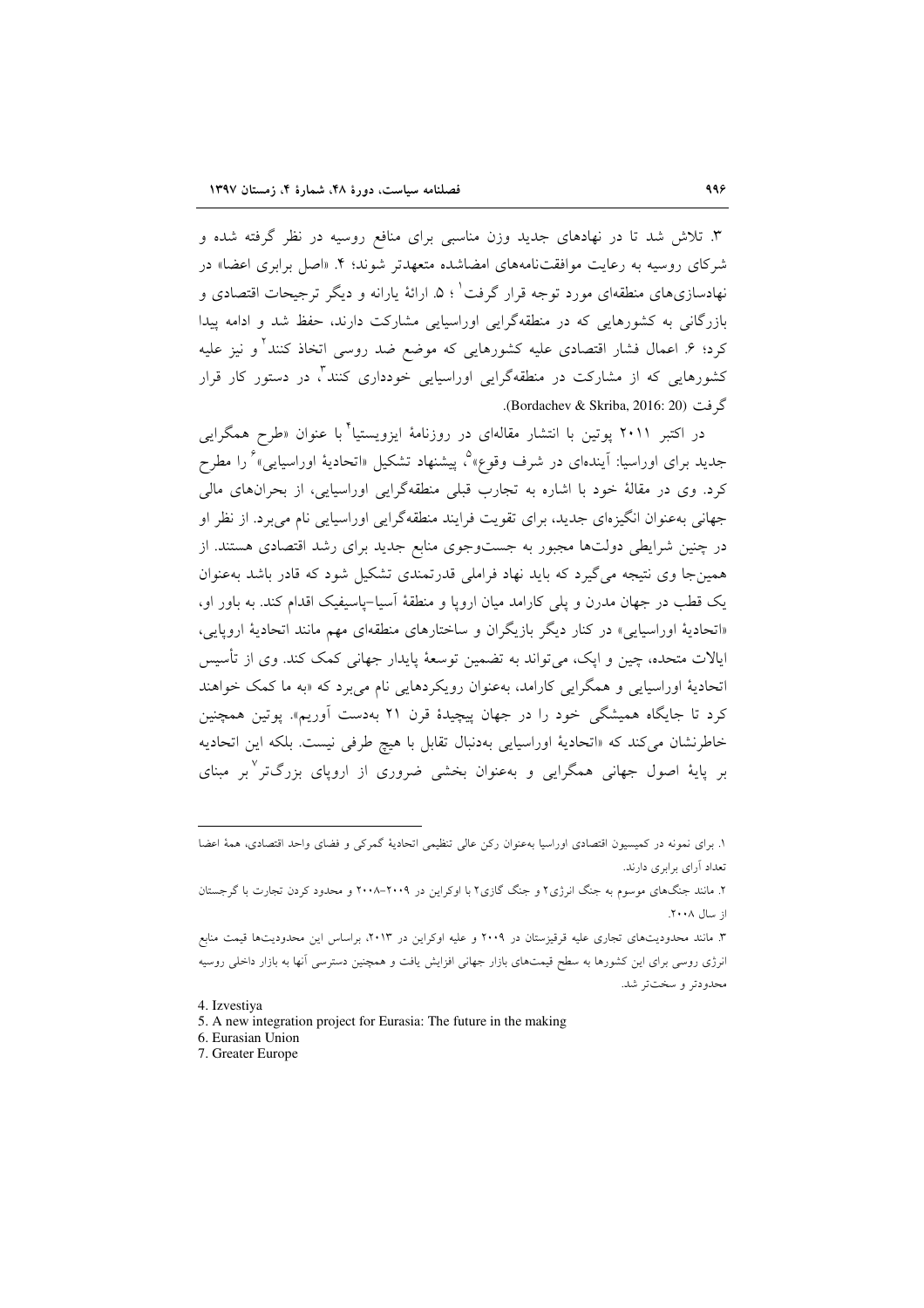ارزشهای مشترکی مانند اَزادی، دموکراسی و قوانین بازار تشکیل شده و به تأسیس منطقهٔ تجارت آزاد یا حتی بیشتر از آن به شکل گیری فضای جغرافیایی همگرا از لیسبون تا ولاديوستوک<sup>'</sup> کمک خواهد کرد (Putin, 03/10/ 2011).

چنانکه مقالهٔ یوتین نشان میدهد، در این دوره تحولات توسعه و اقتصاد جهانی مانند بحرانهای مالی بهعنوان عوامل بیرونی بر ترجیحات اقتصادی منطقهگرایانهٔ روسیه تأثیر گذاشتهاند. خردهگفتمانهای هویتی اوراسپاگرایی ثباتگرا و ژئواکونومیک با تأکید بر مفاهیمی مانند «قدرت بزرگی روسیه»، «نظم جهانی چندقطبی» و «مفهوم ژئوپلیتیکی و ژئواکونومیکی هارتلند»، مبانی نظری پیشنهاد تشکیل اتحادیهٔ اوراسیایی را فراهم آوردهاند. حقیقت این است که تشکیل قطبهای جدید قدرت یعنی مناطق جهانی<sup>۲</sup> از الزامات فرایند توسعهٔ جهانی مدرن بهشمار آمده و بازیگران جدید ساختار نوین «نظم جهانی چندقطبی» را مناطق جهانی مانند اتحادیهٔ اروپا، نفتا، ایک و … تشکیل میدهند. یوتین با درک این تحولات دریافته است که روسیه بدون تعمیق و نهایی کردن فرایند منطقهگرایی اوراسیایی و تبدیل منطقهٔ اوراسیا به یکی از «دولت– مناطقها» کې جهانې، در عصر «منطقهاي شدن جهانې» گرفتار روندهای کنار گذاری و حاشیهای شدن خواهد شد.

### نتىحە

هماهنگ با گزارههای منطقهگرایی سازهانگارانهٔ انتقادی، پژوهش جاری نشان میدهد که در زمینهٔ فرایند منطقهگرایی اوراسیایی، رابطهٔ ساختی متقابل میان هویت و منافع روسیه، برقرار بوده است. تصویر زیر فراز و فرودهای این رابطه را ترسیم کرده است. چنانکه دیده می شود، هر کدام از گفتمانهای هویتی سهگانهٔ روسیه در دورههای زمانی متفاوتی با حمایت عوامل درونی و پیرونی به مقام تعیین کنندگی ترجیحات روسیه نسبت به منطقهگرایی اوراسپایی دست یافتهاند. در این شرایط، دو گفتمان دیگر نقش گفتمانهای هویتی رقیب و جایگزین را ایفا کرده و با انتقاد از سیاستهای گفتمان حاکم، در رابطهای دوسویه به تأثیرپذیری و تأثیرگذاری بر آن پرداختهاند. همزمان میان گفتمان هویتی حاکم و ترجیحات آن نیز رابطهای دوسویه برقرار بوده است. به این معنا که با افزایش بازخوردهای منفی ترجیحات دولتی گفتمان حاکم، مشروعیت اَن تضعیف و موقعیت گفتمانهای رقیب و جایگزین تقویت شده است. در نتیجه

4. Global regionalization

<sup>1.</sup> Lisbon to Vladivostok

<sup>2.</sup> Sub-meso-macro regions and global regions

<sup>3.</sup> Region-States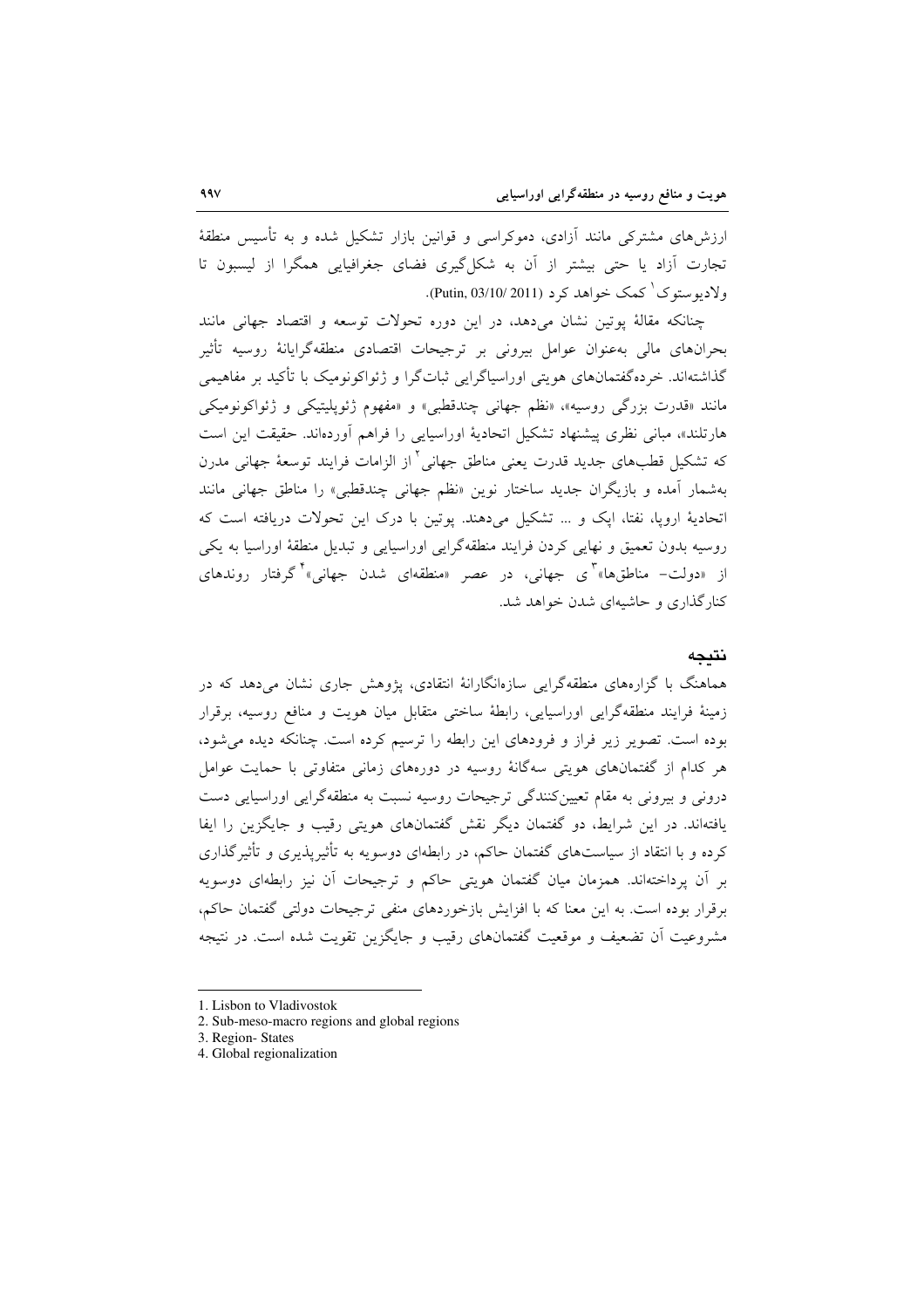مناظرهٔ جدیدی شکل گرفته و یکی از دو گفتمان رقیب با گفتمان حاکم جایگزین شده است. مطابق نظریهٔ منطقهگرایی سازهانگارانهٔ انتقادی، نمی توان از تکوین نهایی و توقف پذیری روند ساخت متقابل هویت و ترجیحات روسیه در منطقهگرایی اوراسیایی سخن گفت، بلکه باید انتظار داشت این روند همچنان با تأثیرپذیری از عوامل مادی و انگارهای داخلی و خارجی به شکل دائمی و ناتمام، در حال «شدن» باشد.



# منابع و مآخذ الف) فارسى

۱. کولایی، الهه (۱۳۸۵)، **سیاست و حکومت در فدراسیون روسیه**، چ دوم، تهران: دفتر مطالعات سیاسی و بین|لمللی.

۲. -------- (۱۳۹۱)، سیاست و حکومت در اوراسیای مرکزی، تهران: سمت.

۳. مشیرزاده، حمیرا (۱۳۸۳). «گفتگوی تمدنها از منظر سازهانگاری»، **مجلهٔ دانشکده حقوق و علوم سیاسی**، ش ۶۳ ص  $199 - 7.1$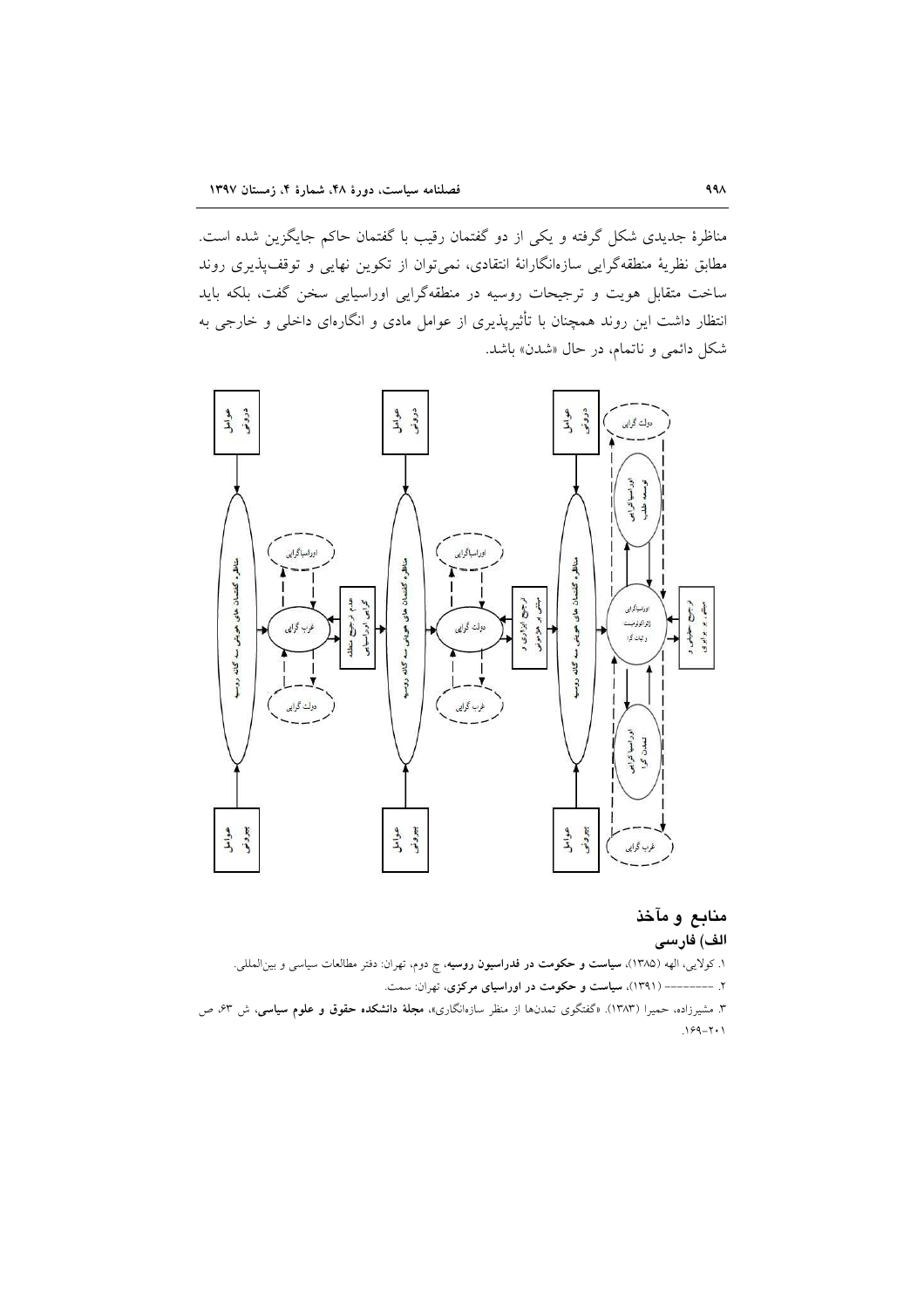۴. ویلیامز، سی میشل (۱۳۸۹)، <mark>جنگ نرم فرهنگی: درآمدی بر نسبت امنیت و فرهنگ</mark>، ترجمهٔ مهدی ذوالفقاری، تهران: دانشگاه امام صادق (ع).

ب) خارجي

- 5. Adler, Emanuel(1997). "Seizing the Middle Ground: Constructivism in World Politics". European Journal of International Relations, Vol.3, No.3, pp: 319-363.
- 6. Alexandrov, Maxym(2003). "The Concept of State Identity in International Relations: A Theoretical Analysis", Journal of International Development and Cooperation, Vol.10, No.1, pp: 33-46.
- 7. Billington, James .H (2004). Russia in Search of itself, Woodraw Wilson Center Press, John Hopkins University Press.
- 8. Boughton, James M (2012). "Tearing Down Walls, The international Monetary Fund 1990-1999", International Monetary Fund, Available at: https://www.imf.org/external/<br>pubs/ft/history/2012/, (Accessed on:26 Jan 2016).<br>9. Bordachev, Timofei V, Skriba, Andrei S (2016). "Russia's Eurasian Integration Policies",
- Available at: http://www.lse.ac.uk/IDEAS/publications/reports/pdf/SR019/SR019-Bordachev-Skriba.pdf, (Accessed on:17 Jan 2016).
- 10. Bozdağlıoğlu, Yücel (2007). "Constructivism and Identity Formation: An Interactive Approach", Uluslararasi Hukuk ve Politika, Vol.3, No.11, pp: 121-144.<br>11. Buckley, Mary (2003). "Russian Foreign Policy and Its Critics", in: Rick Fawn,
- Realignments in Russian Foreign Policy, London: Frank Cass, pp: 27-43.
- 12. Campbell, David (1998). Writing Security: United States Foreign Policy and the Politics of Identity, Manchester: Manchester University Press.
- 13. Darczewska, Jolanta (2014). The Anatomy of Russian Information Warfare: The Crimean Operation, A Case Study, Warsaw: Centre for Eastern Studies, N. 42, May.
- 14. Finnemore, Martha (1996). National Interests in International Society, Ithaca: Cornell University Press.
- 15. Hekman, Susan (2000). "Beyond Identity Feminism, Identity and Identity Politics", Feminist Theory, Vol.1, No.3, pp: 289-308.
- 16. Hiekonen, Nina (2007). The Issue of Russian Identity, Department of Political Sciences and International Relations, Finland: University of Tampere
- 17. Hopf, Ted (1998). "The Promise of Constructivism in International Relations Theory", International Security, Vol.23, No.1, pp: 171-200.
- 18. Hopf ,Ted (2005). "Identity, Legitimacy and the Use of Military Force:Russia's Great Power Identities and Military Intervention in Abkhazia", Review of International Studies, Vol.31, Issue S1 (Force and Legitimacy in World Politics), Dec, pp: 225-243.
- 19. Hopf, Ted (2007). "Russia's Identity Relations with Europe, the EU, and the United States: 1991-2007" Available August, at: www.norface.net/wpcontent/uploads/2016/05/s1-hopf.pdf, (Accessed on:6 May 2016).
- 20. Hund, Markus (2001) "The Development of ASEAN Norms between 1997 and 2000: A Paradigm Shift?", Zops Occasional Papers Trier, April, pp: 1-71.
- 21. Kazharski, Aliaksei (2013). "Eurasian Regionalism as an Identitary Enterprise: Representations of European Other in Russian Discourse on Eurasian Integration", Institute of European Studies and International Relations, CEURUS EU-Russia Papers, No.12, December.
- 22. Lepsius, Rainer (1999) "The European Union Economic Political Integration and Cultural Polarity" in: Reinhold Viehoff and Rein T. Segers (eds) Culture, Identity, Europe. Frankfort: Suhrkamp, pp: 201-222.
- 23. Light, Margot(2004). "In Search of an Identitiy: Russian Foreign Policy and the End of Ideology", in: Rick, Fawn (ed), Ideology and National Identity in Post-Communist Foreign Policies, London: Frank Cass Publishers Crown House, pp: 41-57.
- 24. Lo, Bobo (2002). Russian Foreign Policy in the Post-Soviet Era: Reality, Illusion and Mythmaking, New York, Palgrave Macmillan.
- 25. Lo, Bobo (2003). Vladimir Putin and the evolution of Russian foreign policy, London and Malden: MA.
- 26. March, Luke (2011). "Is Nationalism Rising in Russian Foreign Policy? The Case of Georgia", DEMOKRATIZATSIYA, Available at: pp: 187-207. https://www2.gwu.edu/